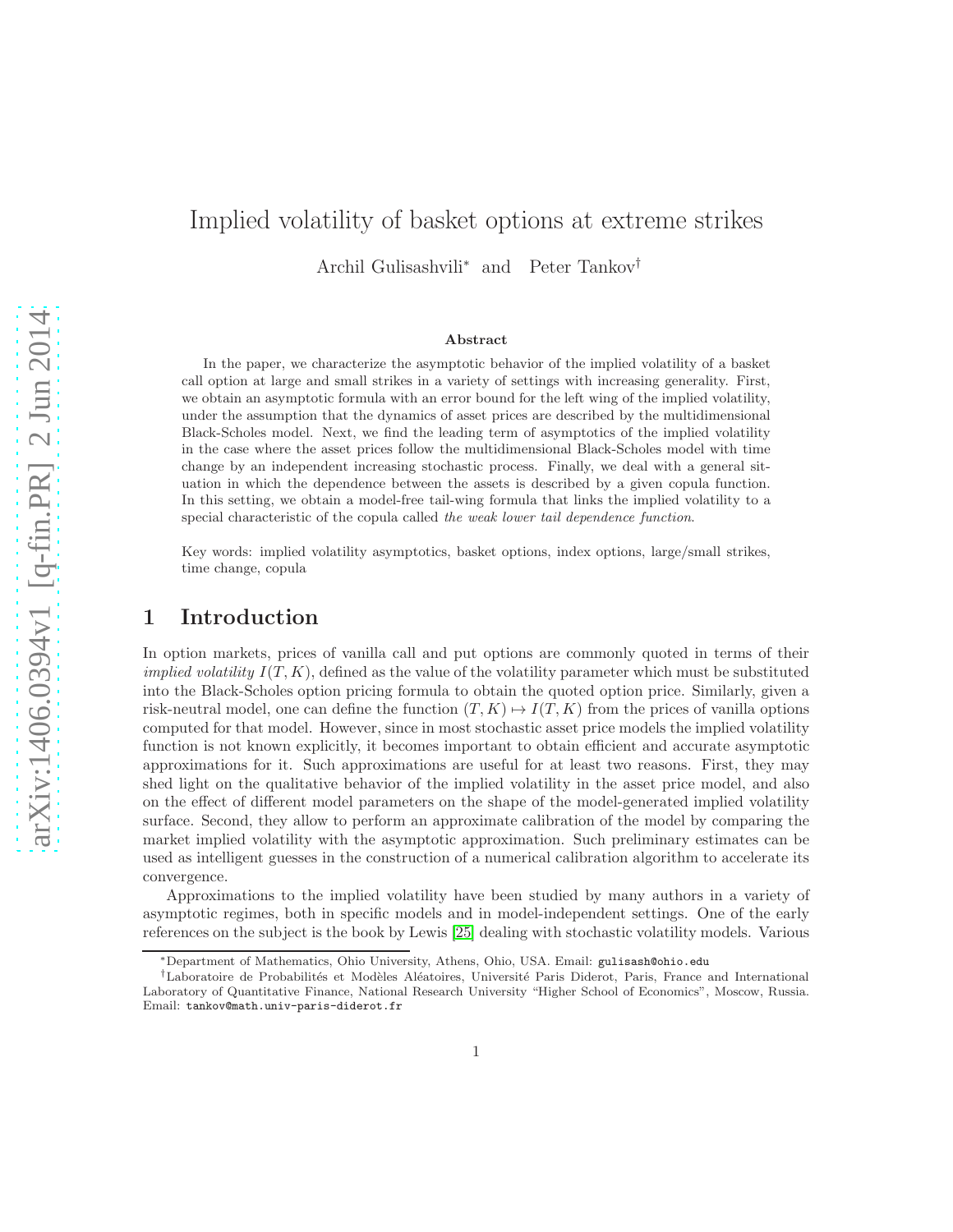model-free formulas describing the wing behavior of the implied volatility were obtained in the last decade. To our knowledge, celebrated Lee's moment formulas were the first model-independent asymptotic formulas for the implied volatility at extreme strikes (see [\[24\]](#page-23-1)). Lee's results were later refined by Benaim and Friz [\[7,](#page-22-0) [6\]](#page-22-1) and Gulisashvili [\[17,](#page-22-2) [18,](#page-22-3) [19\]](#page-22-4). In Gao and Lee [\[14\]](#page-22-5), higher order asymptotic formulas for the implied volatility at extreme strikes were found, and in Tehranchi [\[32\]](#page-23-2), uniform estimates for the implied volatility are obtained. Small-time behavior of implied volatility is analyzed, among other papers, in [\[9\]](#page-22-6) (in local volatility models), [\[12\]](#page-22-7) (for the Heston stochastic volatility model),  $[26]$  (for jump-diffusions), and in  $[1, 11, 27, 29]$  $[1, 11, 27, 29]$  $[1, 11, 27, 29]$  $[1, 11, 27, 29]$  (for exponential Lévy models). Formulae for the implied volatility far from maturity are given in [\[13\]](#page-22-9) (for the Heston model) and [\[31\]](#page-23-6) (model-independent). Finally, sharp price and implied volatility approximations for various models have been obtained as "expansions around the Black-Scholes model" in [\[8,](#page-22-10) [16\]](#page-22-11).

Implied volatility is also quoted in the market for options on a basket of stocks (or on a market index). Note that the Black-Scholes formula can be applied to price a vanilla option by considering the entire basket (index) as a log-normal random variable. In such a case, finding reliable asymptotic approximations to the implied volatility can be even more important, since calculating the exact value numerically can be computationally very expensive due to the large dimension of the basket. Approximations based on the small-noise asymptotics in multidimensional local volatility models have been developed in [\[3\]](#page-21-1) and more recently refined in [\[5\]](#page-21-2), but in other asymptotic regimes, much less is known about multi-asset options, than in the single-asset case.

Our main goal in the present paper is to characterize the asymptotic behavior of the implied volatility of a call option on a basket of stocks (with positive weights) for large and small strikes. Three different classes of multidimensional risk-neutral models with increasing generality are considered in the paper. In Section [3,](#page-3-0) we discuss the case of correlated log-normal assets, in other words, the assets which follow the multidimensional Black-Scholes model. Using a recent characterization of the tail behavior of sums of correlated log-normal random variables [\[22\]](#page-22-12), we obtain a sharp asymptotic formula with error estimates for the implied volatility at small strikes. On the other hand, the asymptotics of the implied volatility at large strikes can be easily characterized using the results obtained in [\[2\]](#page-21-3). It turns out that for large strikes, the implied volatility of a basket call option is approximated by the highest volatility among the stocks in the basket.

Section [4](#page-11-0) deals with the case, where the assets follow the multidimensional Black-Scholes model time-changed by an independent increasing stochastic process. It is assumed in this section that the marginal density of the time-change process decays at infinity like the function  $s \mapsto s^{\alpha}e^{-\theta s}$  with  $\alpha \in \mathbb{R}$  and  $\theta > 0$ . The class of such models includes standard multidimensional extensions of various exponential Lévy models, for instance, of the variance gamma model, the normal inverse Gaussian model, or the generalized hyperbolic model. To our knowledge, for such a class of multidimensional models, the tail behavior of marginal distributions has not been studied before. In Section [4,](#page-11-0) we provide two-sided estimates for the distribution function of the asset price in the time-changed multidimensional Black-Scholes model, and use these estimates to find the leading term in the asymptotic expansion of the implied volatility.

Finally, in section [5,](#page-16-0) we deal with the case where the assets in the basket are correlated, and the dependence structure is described by a given copula function. Here we obtain an asymptotic formula that can be considered as a generalization to the multidimensional setting of one of the tail-wing formulae established in [\[7\]](#page-22-0). The new tail-wing formula uses a special characteristic of the copula called weak lower tail dependence function. This notion was recently introduced in [\[30\]](#page-23-7).

#### Remarks on the notation used in the paper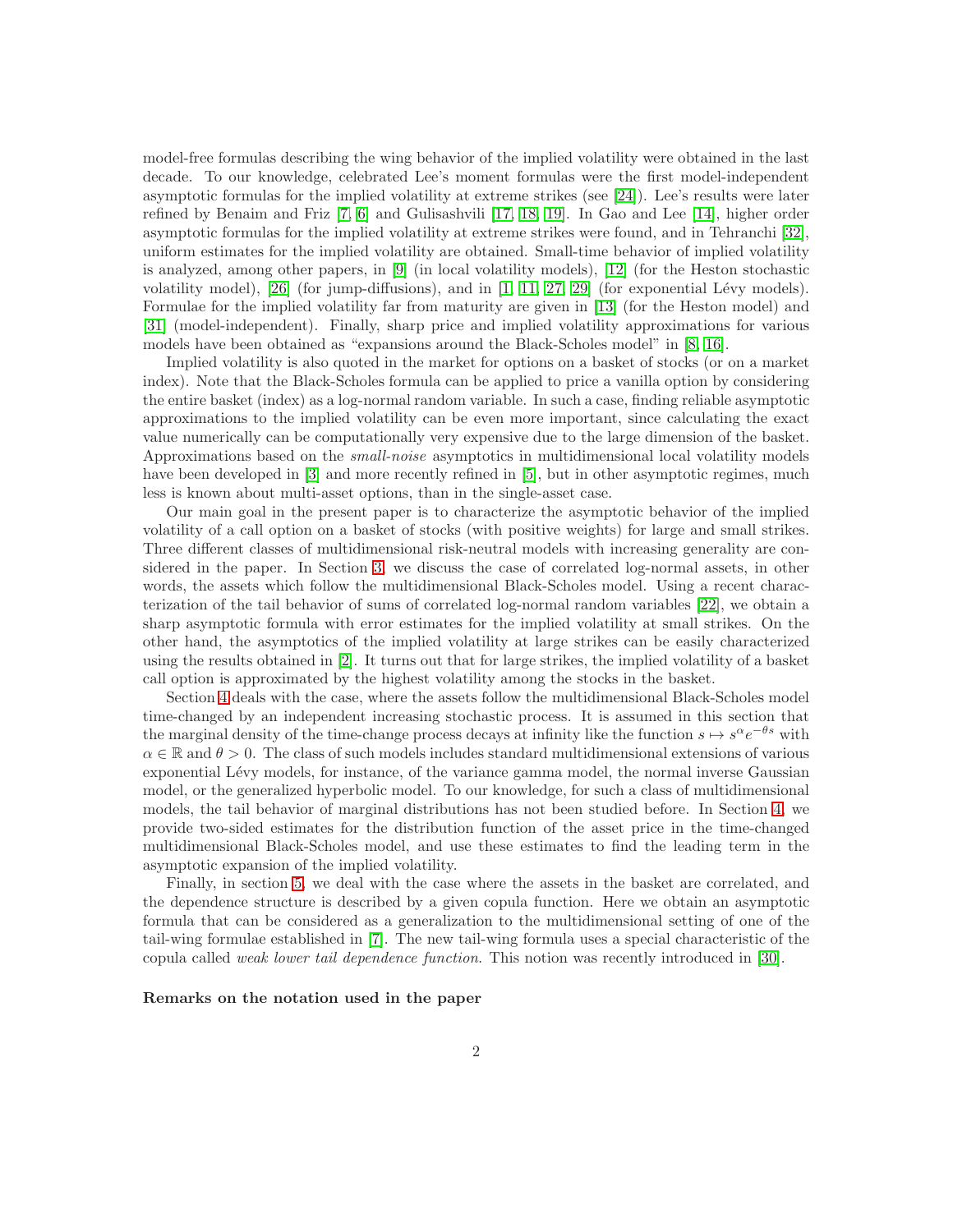• Let f and g be functions defined on R, and let  $a \in [-\infty, \infty]$ . Throughout the present paper, we write " $f \sim g$  as  $x \to a$ " provided that

$$
\lim_{x \to a} \frac{f(x)}{g(x)} = 1.
$$

We also use the notation " $f \lesssim g$  as  $x \to a$ " if

$$
\limsup_{x \to a} \frac{f(x)}{g(x)} \le 1,
$$

and write " $f(x) \approx g(x)$  as  $x \to a$ " if there exist  $c_1 > 0$  and  $c_2 > 0$  such that

$$
c_1 g(x) \le f(x) \le c_2 g(x)
$$

for all  $x$  in some neighborhood of  $a$ .

• A positive function f defined in  $[a, \infty)$  for some  $a > 0$  is called regularly varying at infinity with index  $\alpha \in \mathbb{R}$  if for any  $\lambda > 0$ ,

$$
\lim_{x \to 0} \frac{f(\lambda x)}{f(x)} = \lambda^{\alpha}.
$$

for all  $\alpha > 0$ . The class of all regularly varying functions with index  $\alpha$  is denoted by  $R_{\alpha}$ . The elements of the class  $R_0$  are called slowly varying functions. Regularly varying functions at zero can be defined similarly.

• The following set will be used in the paper:

$$
\Delta_d := \{ w \in \mathbb{R}^d : w_i \ge 0, i = 1, ..., d, \text{and } \sum_{i=1}^d w_i = 1 \}.
$$

• Let  $w \in \Delta_d$ . We set

<span id="page-2-1"></span>
$$
\mathcal{E}(w) := -\sum_{i=1}^{d} w_i \log w_i,
$$
\n(1)

with the convention  $x \log x = 0$  for  $x = 0$ .

## 2 Model-free formulae for the implied volatility

Let  $X_t$  be a non-negative martingale on a filtered probability space  $(\Omega, \mathcal{F}, {\{\mathcal{F}_t\}}_{t\geq 0}, \mathbb{P})$ . Consider a stochastic model where the process  $X$  models the price dynamics of an asset. Define the call and put pricing functions in the price model described above by

<span id="page-2-0"></span>
$$
C(T, K) = \mathbb{E}[(X_T - K)^+] \text{ and } P(T, K) = \mathbb{E}[(K - X_T)^+],
$$
 (2)

respectively. Here  $T > 0$  is the maturity, while  $K > 0$  is the strike price.

The implied volatility  $(T, K) \mapsto I(T, K)$  is determined from the following equality:

$$
C(K,T) = C_{BS}(T, K, \sigma = I(T, K)),
$$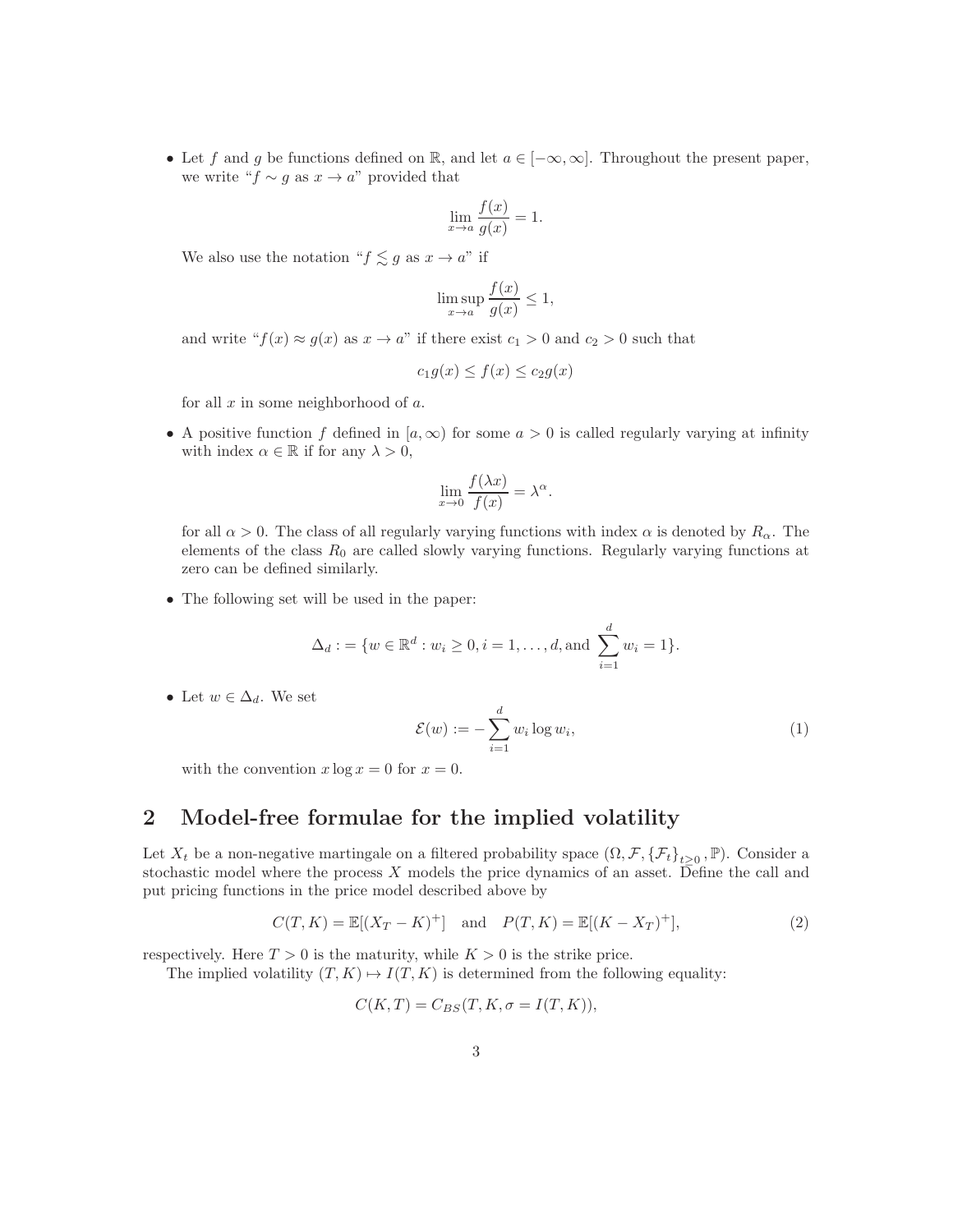where the symbol  $C_{BS}$  stands for the Black-Scholes call pricing function. In the sequel, the maturity T will be fixed, and the implied volatility will be considered as a function of only the strike price.

We will next formulate two model-free asymptotic formulas, characterizing the left-wing behavior of the implied volatility in terms of the put pricing function. These formulas will be needed below. Suppose the initial condition for the price process is  $X_0 = 1$ . Suppose also that the asset price model does not have atoms at zero. The previous assumption means that  $\mathbb{P}(X_T = 0) = 0$ . Then the following asymptotic formula (a zero order formula for the implied volatility) holds:

$$
I(K) = \frac{\sqrt{2}}{\sqrt{T}} \sqrt{\log \frac{1}{\tilde{P}(K)} - \frac{1}{2} \log \log \frac{K}{\tilde{P}(K)}} - \frac{\sqrt{2}}{\sqrt{T}} \sqrt{\log \frac{K}{\tilde{P}(K)} - \frac{1}{2} \log \log \frac{K}{\tilde{P}(K)}}
$$
  
+ 
$$
O\left(\left(\log \frac{K}{\tilde{P}(K)}\right)^{-\frac{1}{2}}\right)
$$
(3)

as  $K \to 0$ . Here  $\widetilde{P}$  is a positive function satisfying the condition  $P(K) \approx \widetilde{P}(K)$  as  $K \to 0$ . Formula [\(3\)](#page-3-1) was established in [\[17\]](#page-22-2) (see also Theorem 9.29 in [\[19\]](#page-22-4)). The fact that the absence of atoms is a necessary condition for the validity of formula [\(3\)](#page-3-1) was noticed in [\[10\]](#page-22-13) (see also [\[20\]](#page-22-14)).

The next asymptotic formula (a first-order formula for the implied volatility) can be easily deduced from the results formulated in [\[19,](#page-22-4) Sections 9.6 and 9.9]:

<span id="page-3-1"></span>
$$
I(K) = \frac{\sqrt{2}}{\sqrt{T}} \sqrt{\log \frac{1}{P(K)} - \frac{1}{2} \log \log \frac{K}{P(K)} + \log B(K)}
$$

$$
- \frac{\sqrt{2}}{\sqrt{T}} \sqrt{\log \frac{K}{P(K)} - \frac{1}{2} \log \log \frac{K}{P(K)} + \log B(K)}
$$

$$
+ O\left(\log \log \frac{K}{P(K)} \left(\log \frac{K}{P(K)}\right)^{-\frac{3}{2}}\right)
$$
(4)

as  $K \to 0$ , where

<span id="page-3-3"></span><span id="page-3-2"></span>
$$
B(K) = \frac{\sqrt{\log \frac{1}{P(K)} - \sqrt{\log \frac{K}{P(K)}}}}{2\sqrt{\pi}\sqrt{\log \frac{1}{P(K)}}}.
$$
\n
$$
(5)
$$

Formula [\(4\)](#page-3-2) takes into account the results obtained in [\[14\]](#page-22-5). It provides more terms in the asymptotic expansion of the implied volatility at small strikes than formula [\(3\)](#page-3-1) with  $\tilde{P}=P$ . More information on model free formulas for the implied volatility can be found in [\[19\]](#page-22-4).

### <span id="page-3-0"></span>3 Basket options in multidimensional Black-Scholes model

Our goal in the present section is to characterize the asymptotic behavior of the implied volatility at small strikes in the case of a basket option of European style in the n-dimensional driftless Black-Scholes model. We assume that the interest rate is equal to zero. Let  $S^1, \ldots, S^n$  be a basket of assets such that  $\langle \hat{m} \rangle$ 

$$
\log \widetilde{S}_t = \log \widetilde{S}_0 - \frac{\text{diag}(\mathfrak{B})t}{2} + \mathfrak{B}^{\frac{1}{2}} W_t,
$$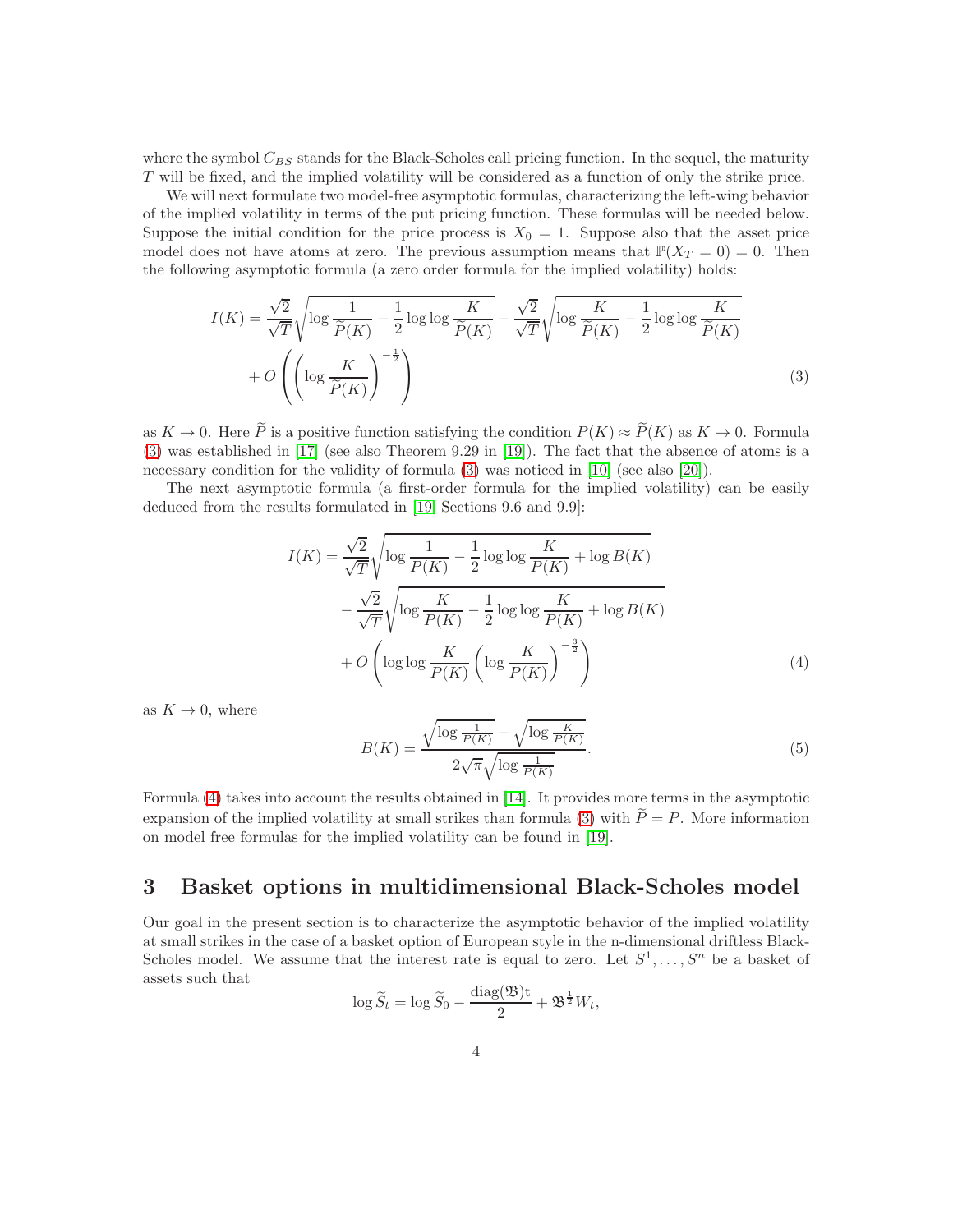where  $\widetilde{S}_t = (S_t^1, \ldots, S_t^n), \widetilde{S}_0 = (S_0^1, \ldots, S_0^n), W$  is an n-dimensional standard Brownian motion,  $\mathfrak{B}$  is the covariance matrix, and diag( $\mathfrak{B}$ ) stands for the main diagonal of  $\mathfrak{B}$ . We denote by  $(\lambda_1, \ldots, \lambda_n) \in$  $\Delta_n$  the weight vector associated with the assets in the basket.

Consider the price process of the following form:

<span id="page-4-3"></span>
$$
S_t = \sum_{i=1}^n \lambda_i S_t^i, \quad t \ge 0.
$$
\n
$$
(6)
$$

The initial condition for the process S is given by  $S_0 = \sum_{i=1}^n \lambda_i S_0^i$ , and we will assume in the sequel that  $S_0^i = 1$  for all  $1 \leq i \leq n$ . The previous condition implies that  $S_0 = 1$ . Therefore,  $S_t = \sum_{i=1}^n \exp\{Y_t^i\}$ , where

<span id="page-4-0"></span>
$$
Y_t^i = \log \lambda_i - \frac{b_{ii}t}{2} + \sum_{j=1}^n \beta_{ij} W_t^j, \quad 1 \le i \le n.
$$
 (7)

In [\(7\)](#page-4-0), the symbols  $\beta_{ij}$  stand for the elements of the matrix  $\mathfrak{B}^{\frac{1}{2}}$ . We also set

<span id="page-4-2"></span>
$$
\mu_{i,t} = \log \lambda_i - \frac{b_{ii}t}{2}, \quad 1 \le i \le n. \tag{8}
$$

It is clear that the following equality holds:  $\exp\{Y_t^i\} = \lambda_i S_t^i, t > 0, 1 \le i \le n$ .

### 3.1 Asymptotics of put pricing functions in multidimensional Black-Scholes model

The distribution density of the random variable  $S_T$  will be denoted by  $p_T$ . An asymptotic formula for  $p_T$  was recently established in [\[22\]](#page-22-12). Let us briefly recall the notation used in that paper. Let  $\bar{w} \in \Delta_n$  be the unique vector such that

<span id="page-4-1"></span>
$$
\bar{w}^{\perp} \mathfrak{B} \bar{w} = \min_{w \in \Delta_n} w^{\perp} \mathfrak{B} w.
$$
\n(9)

The existence and uniqueness of  $\bar{w}$  follows from the non-degeneracy of the matrix  $\mathfrak{B}$ . We let

$$
\bar{n} := \text{Card } \{i = 1, \dots, n : \bar{w}_i \neq 0\},\tag{10}
$$
\n
$$
\bar{I} := \{i = 1, \dots, n : \bar{w}_i \neq 0\} := \{\bar{k}(1), \dots, \bar{k}(\bar{n})\},\
$$

 $\bar{\mu} \in \mathbb{R}^{\bar{n}}$  with  $\bar{\mu}_i = \mu_{\bar{k}(i)}$ , and  $\bar{\mathfrak{B}} \in M_{\bar{n}}(\mathbb{R})$  with  $\bar{\mathfrak{B}}_{ij} = \mathfrak{B}_{\bar{k}(i),\bar{k}(j)}$ . The inverse matrix of  $\bar{\mathfrak{B}}$  is denoted by  $\bar{\mathfrak{B}}^{-1}$  and its elements and row sums by  $\bar{a}_{ij}$  and  $\bar{A}_k := \sum_{j=1}^{\bar{n}} \bar{a}_{kj}$ . We refer the interested reader to [\[22\]](#page-22-12) for more details and explanations on this notation.

It was established in  $[22]$  that under a special restriction on the correlation matrix  $\mathfrak{B}$  (Assump-tion (A) in [\[22\]](#page-22-12)), the following asymptotic formula is valid as  $x \to 0$ :

$$
p_T(x) = C_T \left( \log \frac{1}{x} \right)^{\frac{1-\bar{n}}{2}} x^{-1 + \frac{1}{T} \sum_{k=1}^{\bar{n}} \bar{A}_k \left( \log \frac{\bar{A}_1 + \dots + \bar{A}_{\bar{n}}}{\bar{A}_k} + \bar{\mu}_{k,T} \right)}
$$

$$
\exp \left\{ -\frac{1}{2T} (\bar{A}_1 + \dots + \bar{A}_{\bar{n}}) \log^2 \frac{1}{x} \right\} \left( 1 + O\left( \left( \log \frac{1}{x} \right)^{-1} \right) \right), \tag{11}
$$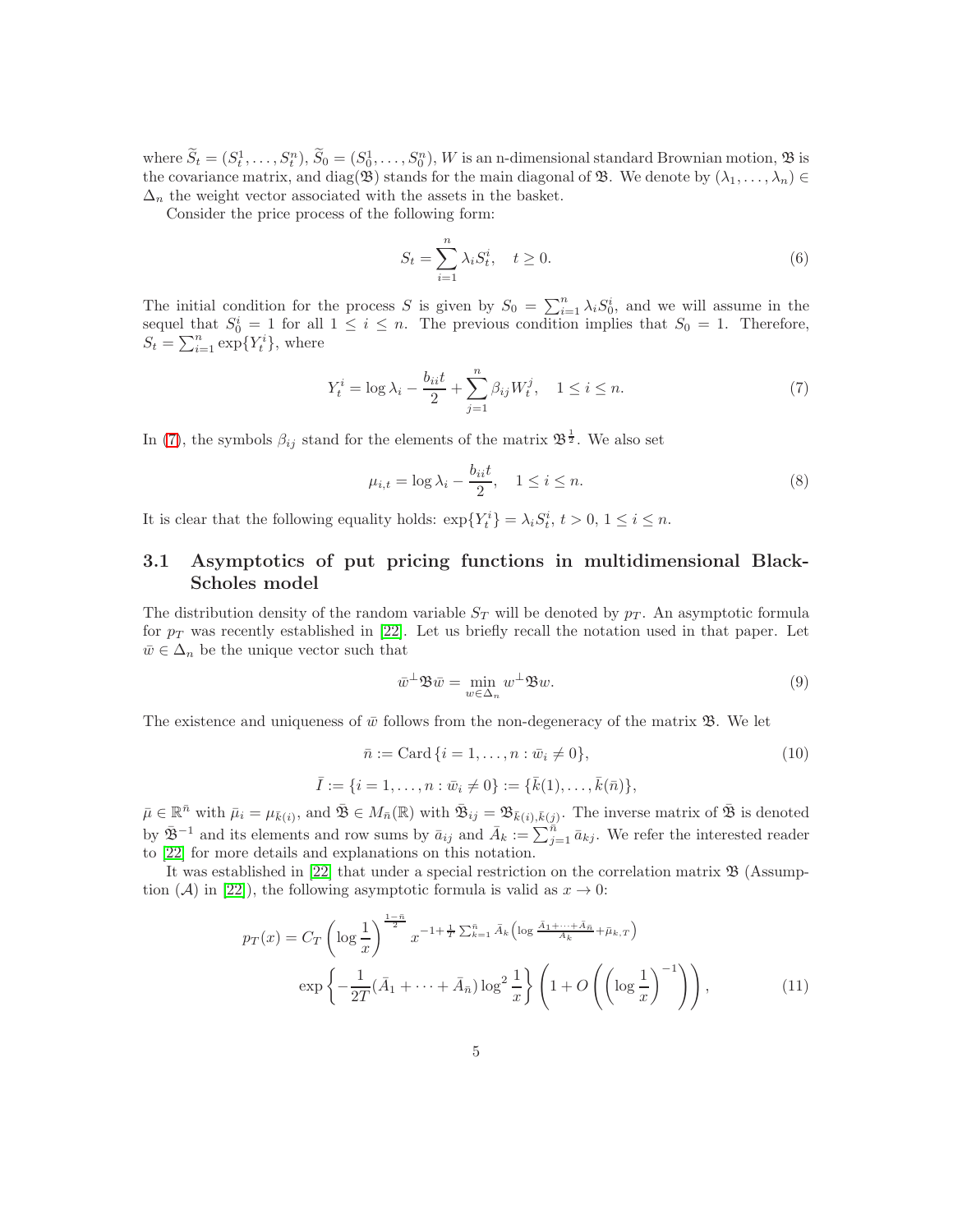where the constant  $C$  is given by

$$
C_T = \frac{1}{\sqrt{2\pi T}\sqrt{|\bar{\mathfrak{B}}|}} \frac{\sqrt{\bar{A}_1 + \dots + \bar{A}_{\bar{n}}}}{\sqrt{\bar{A}_1 \dots \bar{A}_{\bar{n}}}}
$$

$$
\exp\left\{-\frac{1}{2T} \sum_{i,j=1}^{\bar{n}} \bar{a}_{ij} \left(\log \frac{\bar{A}_1 + \dots + \bar{A}_{\bar{n}}}{\bar{A}_i} + \bar{\mu}_{i,T}\right) \left(\log \frac{\bar{A}_1 + \dots + \bar{A}_{\bar{n}}}{\bar{A}_j} + \bar{\mu}_{j,T}\right)\right\}.
$$
(12)

Using formula  $(11)$ , we can characterize the asymptotic behavior of the put pricing function  $P$  at small strikes. This can be done as follows. Consider the fractional integral of order two defined by

<span id="page-5-0"></span>
$$
F_2M(\sigma) = \int_{\sigma}^{\infty} (\tau - \sigma)M(\tau)d\tau,
$$
\n(13)

where M is a positive function on  $(0, \infty)$ . Since

$$
P(K) = \int_0^K (K - x) p_T(x) dx,
$$

it is not hard to see that

<span id="page-5-1"></span>
$$
P(K) = S^{-1}F_2M(S)
$$
, where  $S = K^{-1}$  and  $M(y) = y^{-3}p_T(y^{-1})$ . (14)

Using  $(11)$ , we get

$$
M(y) = C_T \left(\log y\right)^{\frac{1-\bar{n}}{2}} y^{-2-T^{-1} \sum_{k=1}^{\bar{n}} \bar{A}_k \left(\log \frac{\bar{A}_1 + \dots + \bar{A}_n}{\bar{A}_k} + \mu_{k,T}\right)}
$$

$$
\exp\left\{-\frac{1}{2T}(\bar{A}_1 + \dots + \bar{A}_{\bar{n}})\log^2 y\right\} \left(1 + O\left(\left(\log y\right)^{-1}\right)\right) \tag{15}
$$

as  $y \to \infty$ , where  $C_T$  is given by [\(12\)](#page-5-0).

In [\[21\]](#page-22-15), a general asymptotic formula was obtained for fractional integrals (see also Theorem 5.3 in [\[19\]](#page-22-4)). We will next formulate this general result. Suppose

<span id="page-5-2"></span>
$$
M(y) = a(y)e^{-b(y)} \quad \text{for all} \quad y \ge c
$$

where  $c > 0$  is some number. Suppose also that the following conditions hold:

- 1.  $y|a'(y)| \leq \gamma a(y)$  for some  $\gamma > 0$  and all  $y > c$ .
- 2.  $b(y) = B(\log y)$ , where B is a positive increasing function on  $(c, \infty)$  such that  $B''(y) \approx 1$  as  $y \to \infty$ .

Then as  $\sigma \to \infty$ ,

<span id="page-5-3"></span>
$$
F_2M(\sigma) = \frac{M(\sigma)}{b'(\sigma)^2} (1 + O((\log \sigma)^{-1})).
$$
\n(16)

The function M in  $(14)$  satisfies the conditions formulated above. Next, using  $(14)$ ,  $(15)$ , and [\(16\)](#page-5-3) with

$$
B(u) = \frac{1}{2T}(\bar{A}_1 + \dots + \bar{A}_{\bar{n}})u^2,
$$

we establish the following assertion.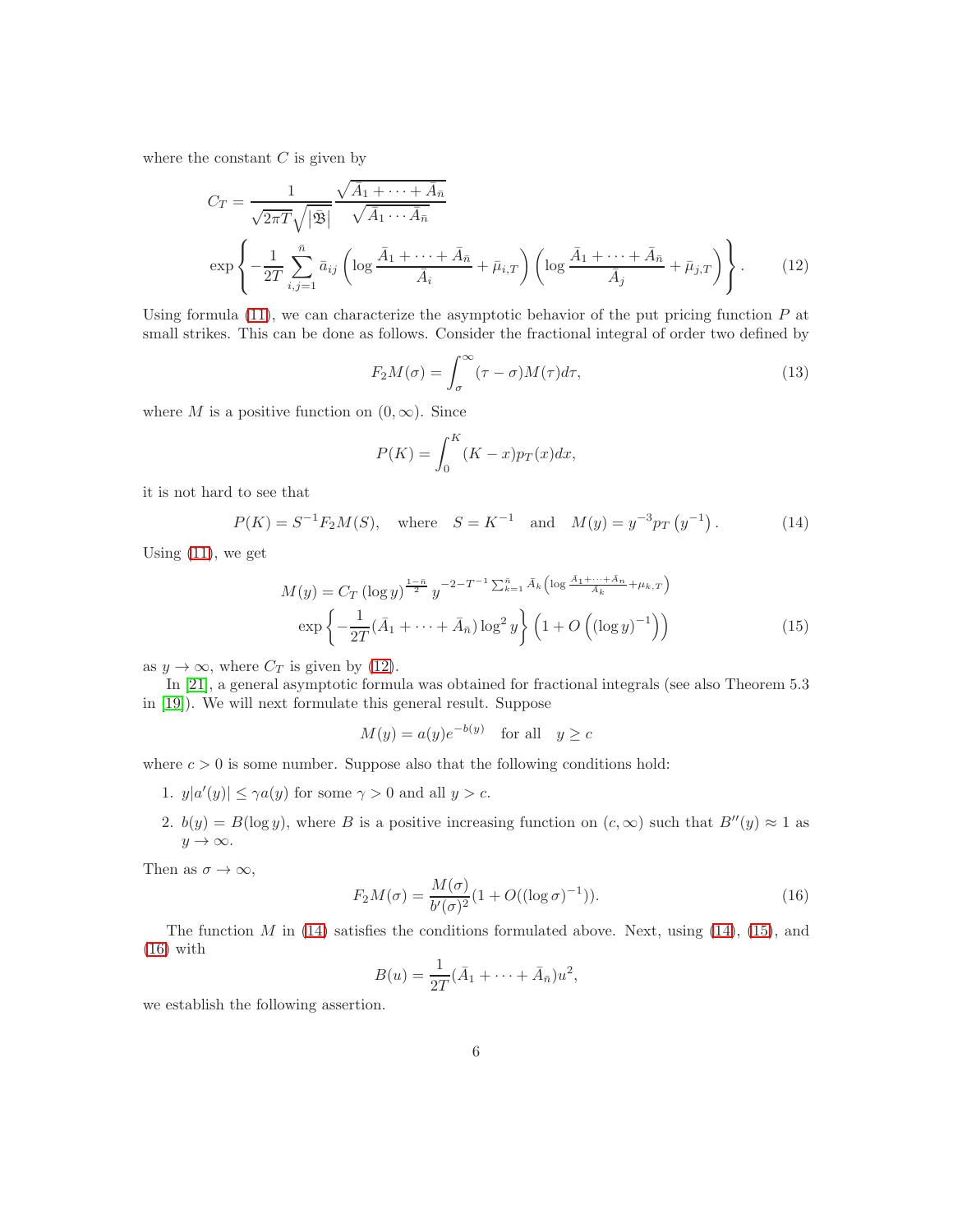<span id="page-6-1"></span>**Theorem 1.** Let P be the price of the put option defined in [\(2\)](#page-2-0), and suppose Assumption (A) holds for the covariance matrix  $\mathfrak{B}$  (see [\[22\]](#page-22-12)). Then, as  $K \to 0$ ,

<span id="page-6-0"></span>
$$
P(K) = \delta_0 \left[ \log \frac{1}{K} \right]^{\delta_1} \left( \frac{1}{K} \right)^{\delta_2} \exp \left\{ -\delta_3 \log^2 \frac{1}{K} \right\} \left( 1 + O\left( \left( \log \frac{1}{K} \right)^{-1} \right) \right),\tag{17}
$$

where

$$
\delta_0 = \frac{C_T T^2}{(\bar{A}_1 + \dots + \bar{A}_{\bar{n}})^2}, \quad \delta_1 = -\frac{3 + \bar{n}}{2},
$$

$$
\delta_2 = -1 - \frac{1}{T} \sum_{k=1}^{\bar{n}} \bar{A}_k \left( \log \frac{\bar{A}_1 + \dots + \bar{A}_{\bar{n}}}{\bar{A}_k} + \mu_{k,T} \right), \quad \delta_3 = \frac{1}{2T} (\bar{A}_1 + \dots + \bar{A}_{\bar{n}}),
$$

and  $C_T$  is given by [\(12\)](#page-5-0).

Formula [\(17\)](#page-6-0) will be used in the next subsection to characterize the left-wing behavior of the implied volatility associated with a basket option in the multidimensional Black-Scholes model.

### 3.2 Left-wing asymptotic behavior of the implied volatility associated with basket options

<span id="page-6-5"></span>The next statement characterizes the asymptotic behavior of the implied volatility for small strikes. **Theorem 2.** Suppose Assumption (A) holds for the covariance matrix  $\mathfrak{B}$ . Then, as  $K \to 0$ ,

$$
I(K) = \frac{1}{\sqrt{\bar{A}_1 + \dots + \bar{A}_{\bar{n}}}} - \frac{2\sum_{k=1}^{\bar{n}} \bar{A}_k \left(\log \frac{\bar{A}_1 + \dots + \bar{A}_{\bar{n}}}{\bar{A}_k} + \mu_{k,T}\right) + T}{2(\bar{A}_1 + \dots + \bar{A}_{\bar{n}})^{\frac{3}{2}}} \left(\log \frac{1}{K}\right)^{-1} - \frac{T(\bar{n} - 1)}{2(\bar{A}_1 + \dots + \bar{A}_{\bar{n}})^{\frac{3}{2}}} \log \log \frac{1}{K} \left(\log \frac{1}{K}\right)^{-2} + O\left(\left(\log \frac{1}{K}\right)^{-2}\right). \tag{18}
$$

Remark 1. The leading term in the implied volatility expression above can also be written as

<span id="page-6-4"></span>
$$
\lim_{K \downarrow 0} I(K) = \frac{1}{\sqrt{\bar{A}_1 + \dots + \bar{A}_{\bar{n}}}} = \sqrt{\min_{w \in \Delta_n} w^{\perp} \mathfrak{B}w}.
$$

*Proof.* It follows from [\(17\)](#page-6-0) that as  $K \to 0$ ,

$$
\log \frac{1}{P(K)} = \log \frac{1}{\delta_0} - \delta_1 \log \log \frac{1}{K} - \delta_2 \log \frac{1}{K} + \delta_3 \log^2 \frac{1}{K}
$$

$$
+ O\left(\left(\log \frac{1}{K}\right)^{-1}\right)
$$
(19)

and

<span id="page-6-3"></span><span id="page-6-2"></span>
$$
\log \frac{K}{P(K)} = \log \frac{1}{\delta_0} - \delta_1 \log \log \frac{1}{K} - (\delta_2 + 1) \log \frac{1}{K}
$$

$$
+ \delta_3 \log^2 \frac{1}{K} + O\left(\left(\log \frac{1}{K}\right)^{-1}\right) \tag{20}
$$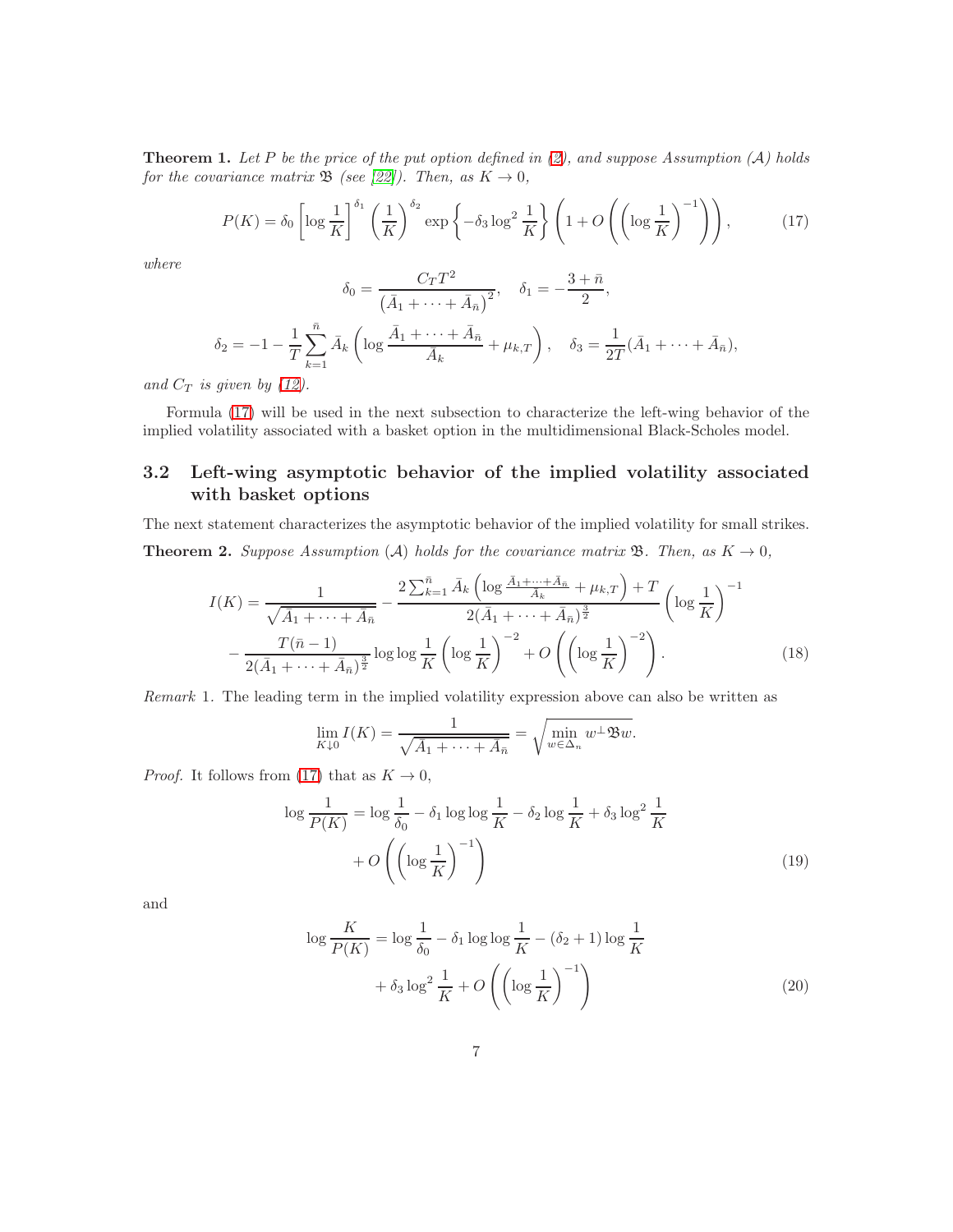where  $\delta_0$ ,  $\delta_1$ ,  $\delta_2$ , and  $\delta_3$  are such as in Theorem [1.](#page-6-1) Moreover, the error term in [\(4\)](#page-3-2) can be represented as follows:

<span id="page-7-1"></span>
$$
O\left(\log\log\frac{1}{K}\left(\log\frac{1}{K}\right)^{-3}\right). \tag{21}
$$

<span id="page-7-2"></span>.

We will next characterize the asymptotic behavior of  $\log B(K)$  as  $K \to 0$ . Denote the functions on the right-hand side of [\(19\)](#page-6-2) and [\(20\)](#page-6-3) by  $V_1(K)$  and  $V_2(K)$ , respectively. Then, using [\(5\)](#page-3-3), (19), and [\(20\)](#page-6-3), we obtain

$$
\log B(K) = \log \frac{1}{2\sqrt{\pi}} + \log \left[ 1 - \sqrt{1 - \frac{V_1(K) - V_2(K)}{V_1(K)}} \right]
$$

It is easy to see that  $\log(1-\sqrt{1-h}) = \log \frac{h}{2} + O(h)$  as  $h \to 0$ . Put  $h = \frac{V_1(K)-V_2(K)}{V_1(K)}$ . Then we have

$$
\log B(K) = \log \frac{1}{2\sqrt{\pi}} + \log \frac{V_1(K) - V_2(K)}{2V_1(K)} + O\left(\left(\log \frac{1}{K}\right)^{-1}\right),\,
$$

and hence

<span id="page-7-0"></span>
$$
\log B(K) = \log \frac{1}{4\sqrt{\pi}\delta_3} - \log \log \frac{1}{K} + O\left(\left(\log \frac{1}{K}\right)^{-1}\right)
$$
\n(22)

as  $K \to 0$ .

Our next goal is to simplify formula [\(4\)](#page-3-2) by taking into account [\(19\)](#page-6-2), [\(20\)](#page-6-3), and [\(22\)](#page-7-0), and replacing the error term by the expression in [\(21\)](#page-7-1). We can drop the terms  $O((\log \frac{1}{K})^{-1})$  in [\(19\)](#page-6-2), [\(20\)](#page-6-3), and [\(22\)](#page-7-0), using the mean value theorem. This will introduce an error term  $O\left(\left(\log \frac{1}{K}\right)^{-2}\right)$  in the formula that follows from formula [\(4\)](#page-3-2). Thus

$$
I(K) = \frac{\sqrt{2}}{\sqrt{T}} \sqrt{\widetilde{V}_1(K) - \frac{1}{2} \log \widetilde{V}_2(K) + \log \frac{1}{4\sqrt{\pi}\delta_3} - \log \log \frac{1}{K}}
$$

$$
- \frac{\sqrt{2}}{\sqrt{T}} \sqrt{\widetilde{V}_2(K) - \frac{1}{2} \log \widetilde{V}_2(K) + \log \frac{1}{4\sqrt{\pi}\delta_3} - \log \log \frac{1}{K}}
$$

$$
+ O\left(\left(\log \frac{1}{K}\right)^{-2}\right)
$$
(23)

as  $K \to 0$ , where  $\widetilde{V}_1(K)$  and  $\widetilde{V}_2(K)$  denote the functions on the right-hand side of [\(19\)](#page-6-2) and [\(20\)](#page-6-3), respectively, without the terms  $O\left(\left(\log \frac{1}{K}\right)^{-1}\right)$ . Next, using the mean value theorem, we see that it is possible to replace  $\widetilde{V}_2(K)$  in the expression log  $\widetilde{V}_2(K)$  in formula [\(23\)](#page-7-2) by  $\delta_3 \log^2 K$ . Now, taking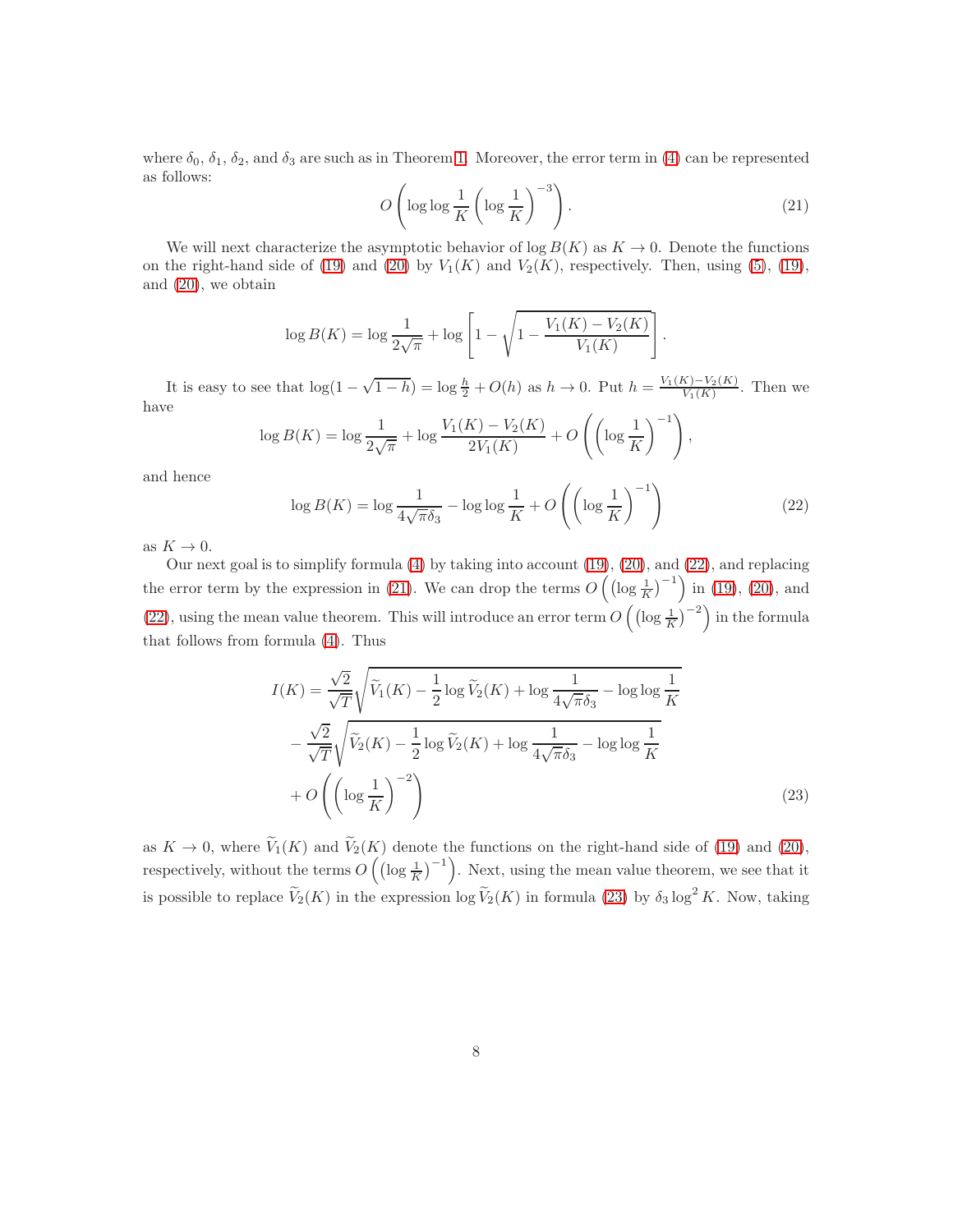into account the definitions of  $\widetilde{V}_1(K)$  and  $\widetilde{V}_2(K)$ , we obtain

$$
I(K) = \frac{\sqrt{2}}{\sqrt{T}} \sqrt{-\log \left[ 4\sqrt{\pi} \delta_0 \delta_3^{\frac{3}{2}} \right] - (\delta_1 + 2) \log \log \frac{1}{K} - \delta_2 \log \frac{1}{K} + \delta_3 \log^2 \frac{1}{K} - \frac{\sqrt{2}}{\sqrt{T}} \sqrt{-\log \left[ 4\sqrt{\pi} \delta_0 \delta_3^{\frac{3}{2}} \right] - (\delta_1 + 2) \log \log \frac{1}{K} - (\delta_2 + 1) \log \frac{1}{K} + \delta_3 \log^2 \frac{1}{K} + O\left( \left( \log \frac{1}{K} \right)^{-2} \right)
$$
\n
$$
(24)
$$

as  $K \to 0$ . Put

$$
h_1(K) = \frac{-\log\left[4\sqrt{\pi}\delta_0 \delta_3^{\frac{3}{2}}\right] - (\delta_1 + 2)\log\log\frac{1}{K} - \delta_2 \log\frac{1}{K}}{\delta_3 \log^2\frac{1}{K}}
$$

and

$$
h_2(K) = \frac{-\log\left[4\sqrt{\pi}\delta_0\delta_3^{\frac{3}{2}}\right] - (\delta_1 + 2)\log\log\frac{1}{K} - (\delta_2 + 1)\log\frac{1}{K}}{\delta_3\log^2\frac{1}{K}}
$$

It follows from [\(24\)](#page-8-0) that

$$
I(K) = \frac{\sqrt{2}\sqrt{\delta_3}}{\sqrt{T}} \log \frac{1}{K} \left[ \sqrt{1 + h_1(K)} - \sqrt{1 + h_2(K)} \right] + O\left( \left( \log \frac{1}{K} \right)^{-2} \right)
$$
(25)

<span id="page-8-1"></span><span id="page-8-0"></span>.

<span id="page-8-2"></span> $\Box$ 

as  $K \to 0$ . Next, using the formula  $\sqrt{1+h} = 1 + \frac{1}{2}h - \frac{1}{8}h^2 + O(h^3)$  as  $h \to 0$  in [\(25\)](#page-8-1), we get

$$
I(K) = \frac{1}{\sqrt{2T\delta_3}} + \frac{1+2\delta_2}{4\delta_3\sqrt{2T\delta_3}} \left( \log \frac{1}{K} \right)^{-1} + \frac{\delta_1+2}{2\delta_3\sqrt{2T\delta_3}} \log \log \frac{1}{K} \left( \log \frac{1}{K} \right)^{-2} + O\left( \left( \log \frac{1}{K} \right)^{-2} \right)
$$
(26)

as  $K \to 0$ . Finally, plugging the values of  $\delta_1$ ,  $\delta_2$ , and  $\delta_3$  given in Theorem [1](#page-6-1) into formula [\(26\)](#page-8-2), we obtain formula [\(18\)](#page-6-4).

This completes the proof of Theorem [2.](#page-6-5)

Remark 2 (Implied volatility in the multidimensional Black-Scholes model for large strikes). From Theorem 1 in [\[2\]](#page-21-3), it follows that

$$
\mathbb{P}[S_t \ge K] \sim \frac{m_n \sigma \sqrt{t}}{\sqrt{2\pi} \log K} \exp\left\{-\frac{(\log K - \mu)^2}{2\sigma^2 t}\right\}, \quad K \to \infty,
$$

where  $\sigma^2 = \max_{k=1,...,n} \mathfrak{B}_{kk}$ ,  $\mu = \max_{\mu_{k,t}: \mathfrak{B}_{kk}=\sigma^2}$  and  $m_n = \#\{k: \mathfrak{B}_{kk}=\sigma^2, \mu_{k,t}=\mu\}$ . From this result, we easily deduce that

$$
\mathbb{E}[(S_t - K)^+] \approx \frac{K}{\log^2 K} \exp\left\{-\frac{(\log K - \mu)^2}{2\sigma^2 t}\right\}, \quad K \to \infty.
$$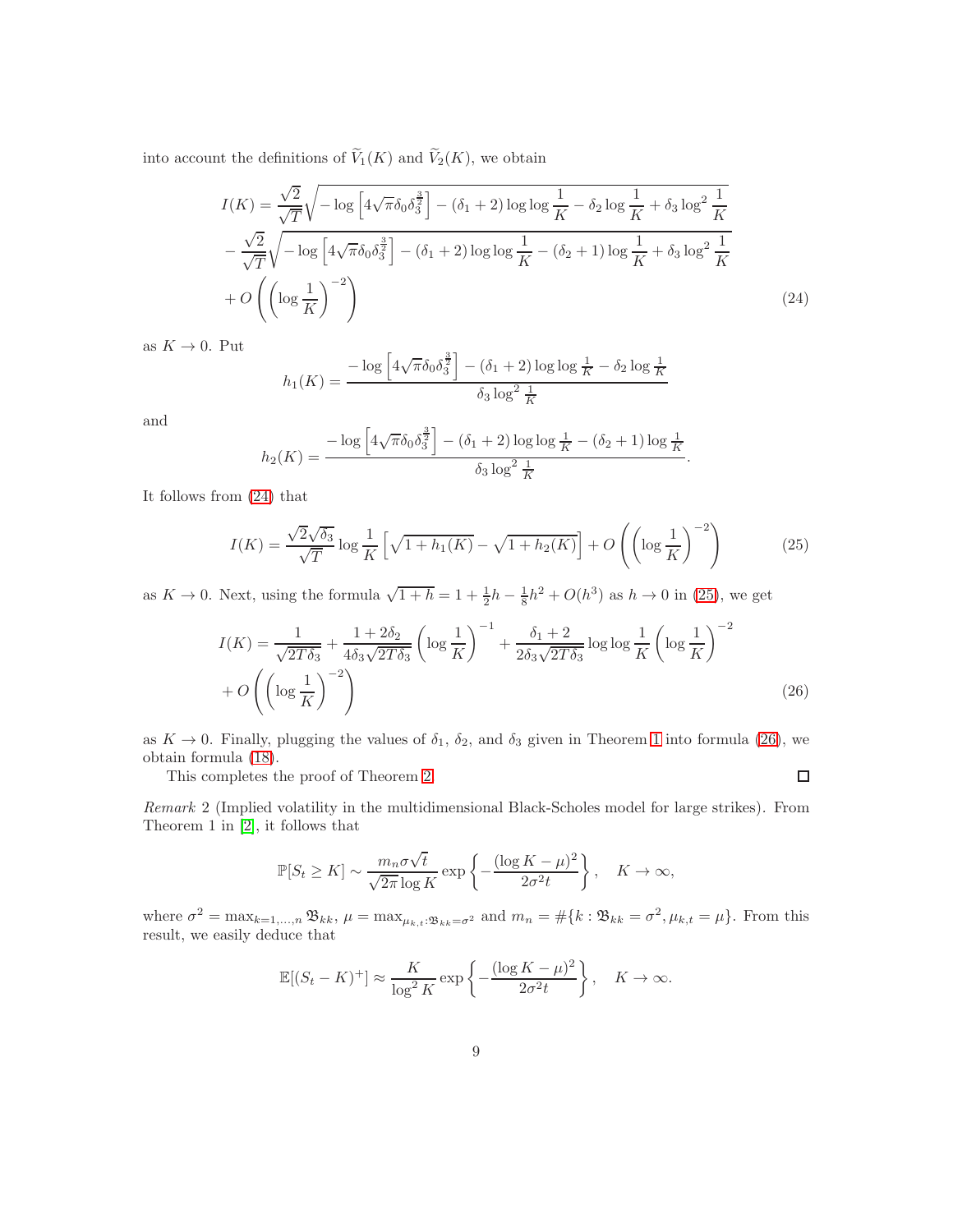Applying Corollary 2.4 in [\[17\]](#page-22-2) (which is nothing but the right-tail version of formula [\(3\)](#page-3-1)), we conclude that

$$
I(K) = \sigma + O\left(\frac{\psi(K)}{\log K}\right)
$$

as  $K \to +\infty$ , where  $\psi$  is any function satisfying  $\psi(K) \to +\infty$  as  $K \to +\infty$ .

#### 3.3 The case where  $n = 2$

The detailed discussion of the behavior of the distribution of the sum of two log-normal variables can be found in [\[15\]](#page-22-16) and [\[22\]](#page-22-12). The covariance matrix in this case is as follows:  $\mathfrak{B} = [b_{ij}]$ , where  $b_{11} = \sigma_1^2$ ,  $b_{12} = b_{21} = \rho \sigma_1 \sigma_2$ ,  $b_{22} = \sigma_2^2$  with  $\sigma_1 > 0$ ,  $\sigma_2 > 0$ , and the correlation coefficient satisfies  $-1 < \rho < 1$ . We will also assume  $\sigma_1 \ge \sigma_2$ . Note that the case where  $\rho < \frac{\sigma_2}{\sigma_1}$  is a regular case, and Assumption (A) holds. In the case where  $\rho > \frac{\sigma_2}{\sigma_1}$ , we have to rearrange the rows and the columns of  $\mathfrak B$  (see the example in Section 2.1 of [\[22\]](#page-22-12)). Then  $\bar{\mathfrak B}=(\sigma_2^2)$ , and Assumption (A) holds. The case where  $\rho = \frac{\sigma_2}{\sigma_1}$  is exceptional. Here Assumption (A) does not hold.

The following asymptotic formulas for the implied volatility follow from [\(18\)](#page-6-4):

• Suppose  $\rho > \frac{\sigma_2}{\sigma_1}$ . Then

<span id="page-9-1"></span>
$$
I(K) = \sigma_2 - \sigma_2 \log \lambda_2 \left( \log \frac{1}{K} \right)^{-1} + O\left( \left( \log \frac{1}{K} \right)^{-2} \right)
$$
 (27)

as  $K \to 0$ .

• Suppose  $\rho < \frac{\sigma_2}{\sigma_1}$ . Then

$$
I(K) = \sigma_{\infty} - \sigma_{\infty} \left( \frac{T}{2} \sigma_{\infty}^{2} + \left[ \log \lambda_{1} - \frac{\sigma_{1}^{2} T}{2} - \log \bar{v} \right] \bar{v} + \left[ \log \lambda_{2} - \frac{\sigma_{2}^{2} T}{2} - \log(1 - \bar{v}) \right] \left( 1 - \bar{v} \right) \right) \left( \log \frac{1}{K} \right)^{-1}
$$

$$
- \frac{T}{2} \sigma_{\infty}^{3} \frac{\log \log \frac{1}{K}}{\log^{2} \frac{1}{K}} + O\left( \left( \log \frac{1}{K} \right)^{-2} \right) \tag{28}
$$

as  $K \to 0$ , where

<span id="page-9-0"></span>
$$
\sigma_{\infty} = \frac{\sigma_1 \sigma_2 \sqrt{1 - \rho^2}}{\sqrt{\sigma_1^2 + \sigma_2^2 - 2\rho \sigma_1 \sigma_2}} \quad \text{and} \quad \bar{v} = \frac{\sigma_2 (\sigma_2 - \rho \sigma_1)}{\sigma_1^2 + \sigma_2^2 - 2\rho \sigma_1 \sigma_2}.
$$

Therefore, the behavior of the implied volatility experiences a qualitative change (phase transition) at  $\rho^* = \frac{\sigma_2}{\sigma_1}$ . Indeed, for  $\rho < \rho^*$ , the expression in formula [\(28\)](#page-9-0), approximating the left wing of the implied volatility, depends on the correlation coefficient, while for  $\rho > \rho^*$  the left wing is approximated by a correlation-independent expression (see [\(27\)](#page-9-1)).

We will next discuss the asymptotic behavior of the implied volatility in the exceptional case where  $n = 2$  and  $\rho = \rho^*$ . The following formula holds for the distribution density  $p_T$  in the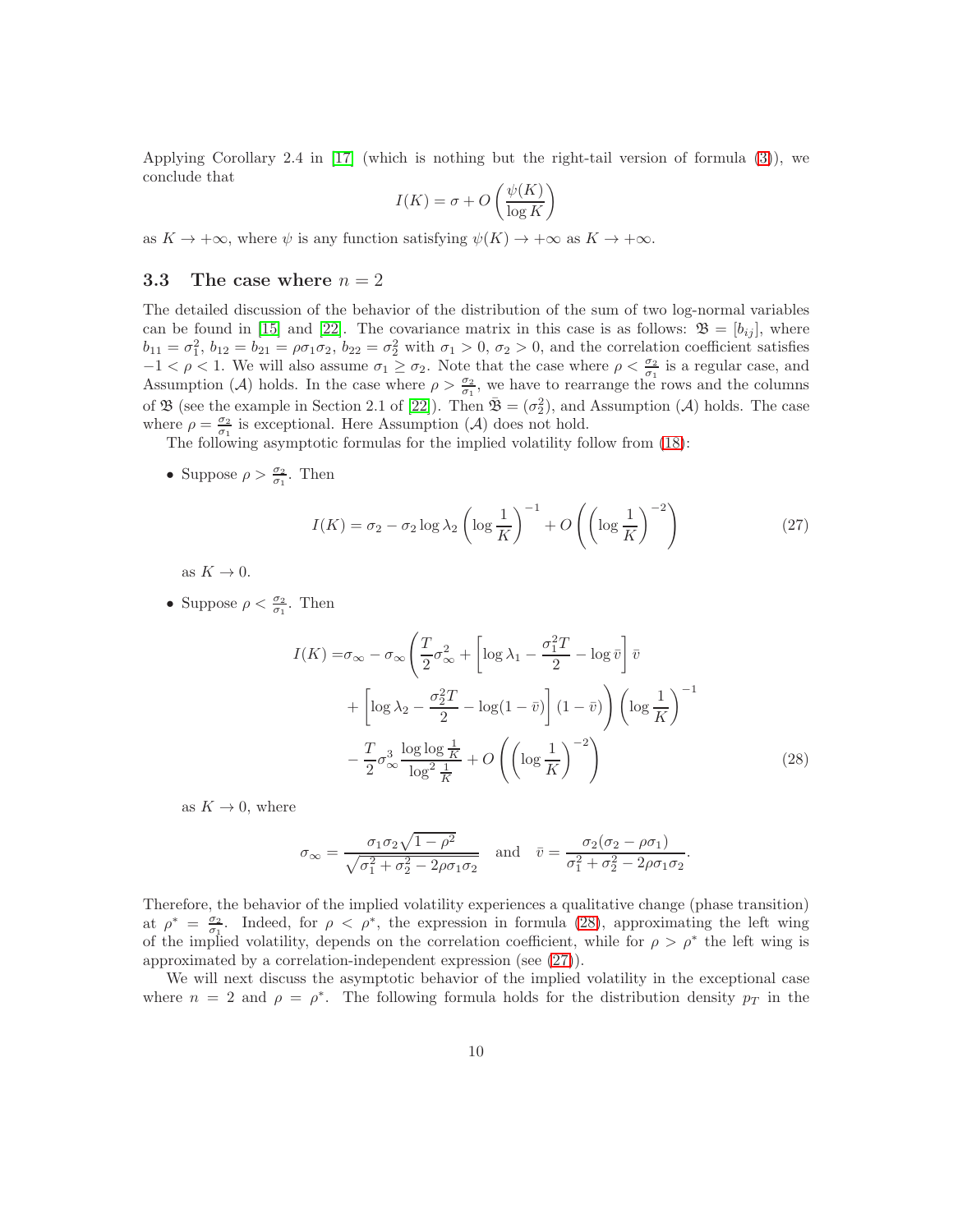exceptional case (see [\[15\]](#page-22-16)):

$$
p_T(x) \approx x^{\frac{\mu_{2,T}}{T\sigma_2^2} - 1} \left( \log \frac{1}{x} \right)^{-\frac{1}{T(\sigma_1^2 - \sigma_2^2)}} \left( \log \log \frac{1}{x} \right)^{-\frac{1}{2}}
$$
  
\n
$$
\exp \left\{ -\frac{1}{2T(\sigma_1^2 - \sigma_2^2)} \left[ \log \left( \frac{1}{\rho^2} - 1 \right) + \log \log \frac{1}{x} - \log \left( \log \left( \frac{1}{\rho^2} - 1 \right) + \log \log \frac{1}{x} \right) + \mu_{1,T} - \mu_{2,T} \right]^2 \right\}
$$
  
\n
$$
\exp \left\{ -\frac{\log^2 \frac{1}{x}}{2T\sigma_2^2} \right\}
$$
\n(29)

as  $x \to 0$ . Recall that we assume that  $\mu = 0$ . Recall also that  $\mu_{1,T}$  and  $\mu_{2,T}$  are defined in [\(8\)](#page-4-2). Remark 3. Formula [\(29\)](#page-10-0) can be derived from formula (B20) established at the end of the proof of part (ii) of Theorem 2.3 in [\[15\]](#page-22-16). Note that in the present paper we assume  $\sigma_1 \ge \sigma_2$ , while in [15],  $\sigma_1 \leq \sigma_2$ .

Set

$$
V_{1,T} = \log\left(\frac{1}{\rho^2} - 1\right) + \mu_{1,T} - \mu_{2,T} \quad \text{and} \quad V_2 = \log\left(\frac{1}{\rho^2} - 1\right). \tag{30}
$$

It is not hard to see using the mean value theorem that

<span id="page-10-0"></span>
$$
\log^2\left(V_2 + \log\log\frac{1}{x}\right) - \left(\log\log\log\frac{1}{x}\right)^2 = o(1)
$$

as  $x \to 0$ . Hence

$$
\exp\left\{-\frac{1}{2T(\sigma_1^2-\sigma_2^2)}\log^2\left(V_2+\log\log\frac{1}{x}\right)\right\} \sim \exp\left\{-\frac{1}{2T(\sigma_1^2-\sigma_2^2)}\left(\log\log\log\frac{1}{x}\right)^2\right\}
$$

as  $x \to 0$ . In addition,

$$
\exp\left\{\frac{1}{T(\sigma_1^2 - \sigma_2^2)} \left( \log \log \frac{1}{x} \right) \left( \log \left( V_2 + \log \log \frac{1}{x} \right) \right) \right\}
$$
  

$$
\approx \left( \log \frac{1}{x} \right)^{\frac{1}{T(\sigma_1^2 - \sigma_2^2)}} \exp\left\{\frac{1}{T(\sigma_1^2 - \sigma_2^2)} \left( \log \log \frac{1}{x} \right) \left( \log \log \log \frac{1}{x} \right) \right\}
$$

as  $x \to 0$ . Therefore, [\(29\)](#page-10-0) implies the following estimate for the density  $p_T$ :

<span id="page-10-1"></span>
$$
p_T(x) \approx \left(\frac{1}{x}\right)^{1-\frac{\mu_{2,T}}{T\sigma_2^2}} \left(\log\frac{1}{x}\right)^{-\frac{V_{1,T}}{T(\sigma_1^2-\sigma_2^2)}} \left(\log\log\frac{1}{x}\right)^{\frac{V_{1,T}}{T(\sigma_1^2-\sigma_2^2)}-\frac{1}{2}}
$$

$$
\exp\left\{-\frac{\log^2\frac{1}{x}}{2T\sigma_2^2}\right\} \exp\left\{-\frac{1}{2T(\sigma_1^2-\sigma_2^2)} \left(\log\log\frac{1}{x}\right)^2\right\}
$$

$$
\exp\left\{-\frac{1}{2T(\sigma_1^2-\sigma_2^2)} \left(\log\log\log\frac{1}{x}\right)^2\right\}
$$

$$
\exp\left\{\frac{1}{T(\sigma_1^2-\sigma_2^2)} \left(\log\log\frac{1}{x}\right) \left(\log\log\log\frac{1}{x}\right)\right\} \tag{31}
$$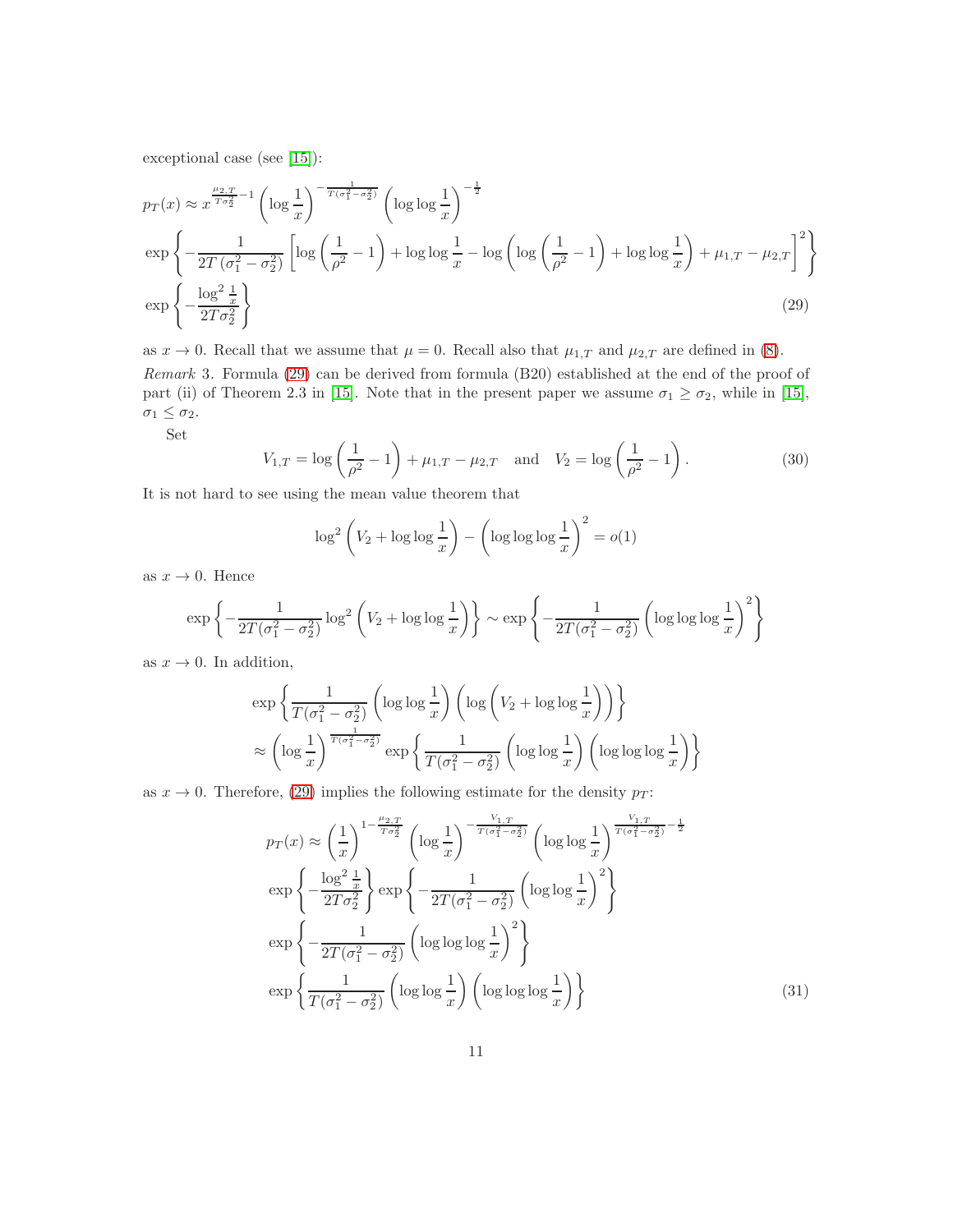as  $x \to 0$ .

Our next goal is to obtain a two-sided estimate for the put pricing function  $P$ , by taking into account formula [\(31\)](#page-10-1). We will use the ideas employed in the proof of Theorem [1.](#page-6-1) Let us set

$$
B(u) = \frac{u^2}{2T\sigma_2^2} + \frac{\log^2 u}{2T(\sigma_1^2 - \sigma_2^2)} + \frac{(\log \log u)^2}{2T(\sigma_1^2 - \sigma_2^2)} - \frac{1}{T(\sigma_1^2 - \sigma_2^2)} (\log u)(\log \log u)
$$

and

$$
a(y) = y^{-2 - \frac{\mu_{2,T}}{T\sigma_2^2}} (\log y)^{-\frac{V_{1,T}}{T(\sigma_1^2 - \sigma_2^2)}} (\log \log y)^{\frac{V_{1,T}}{T(\sigma_1^2 - \sigma_2^2)} - \frac{1}{2}}.
$$

It is not hard to see that the restrictions, under which formula [\(16\)](#page-5-3) is valid, are satisfied. In addition, for the function  $b(x) = B(\log x)$ , we have  $b'(x) \approx \frac{\log x}{x}$  as  $x \to \infty$ . Now, reasoning as in the proof of Theorem [1,](#page-6-1) we obtain the following formula:  $P(K) \approx \widetilde{P}(K)$  as  $K \to 0$ , where

$$
\widetilde{P}(K) = \left(\frac{1}{K}\right)^{-1-\frac{\mu_{2,T}}{T\sigma_{2}^{2}}} \left(\log\frac{1}{K}\right)^{-\frac{V_{1,T}}{T(\sigma_{1}^{2}-\sigma_{2}^{2})}-2} \left(\log\log\frac{1}{K}\right)^{\frac{V_{1,T}}{T(\sigma_{1}^{2}-\sigma_{2}^{2})}-\frac{1}{2}}
$$
\n
$$
\exp\left\{-\frac{\log^{2}\frac{1}{K}}{2T\sigma_{2}^{2}}\right\} \exp\left\{-\frac{1}{2T(\sigma_{1}^{2}-\sigma_{2}^{2})} \left(\log\log\frac{1}{K}\right)^{2}\right\}
$$
\n
$$
\exp\left\{-\frac{1}{2T(\sigma_{1}^{2}-\sigma_{2}^{2})} \left(\log\log\log\frac{1}{K}\right)^{2}\right\}
$$
\n
$$
\exp\left\{\frac{1}{T(\sigma_{1}^{2}-\sigma_{2}^{2})} \left(\log\log\frac{1}{K}\right) \left(\log\log\log\frac{1}{K}\right)\right\}
$$
\n(32)

as  $K \to 0$ . Next, using [\(3\)](#page-3-1) with  $\widetilde{P}$  given by [\(32\)](#page-11-1), and making numerous simplifications, we obtain the following asymptotic formula for the implied volatility in the exceptional case:

<span id="page-11-2"></span><span id="page-11-1"></span>
$$
I(K) = \sigma_2 + O\left(\left(\log \frac{1}{K}\right)^{-1}\right)
$$
\n(33)

as  $K \to 0$ . Comparing formula [\(33\)](#page-11-2) with formulas [\(27\)](#page-9-1) and [\(28\)](#page-9-0), we see that the behavior of the implied volatility at the critical point  $\rho = \frac{\sigma_2}{\sigma_1}$ , where the qualitative change happens, is similar to that in the case where  $\rho > \frac{\sigma_2}{\sigma_1}$ .

### <span id="page-11-0"></span>4 Time-changed multidimensional Black-Scholes model

Recall that in Section [3,](#page-3-0) we introduced the price process  $S$  for a basket of assets (see formula [\(6\)](#page-4-3)). The present section deals with time changes in such processes. Suppose  $\tau_t$ ,  $t \geq 0$ , is a non-negative non-decreasing stochastic process on  $(\Omega, \mathcal{F}, \{\mathcal{F}\}_{t\geq 0}, \mathbb{P})$  (a time change). Then, the time-changed process S has the following form:  $t \mapsto S_{\tau_t}$ . We only consider time changes which are independent of the price process S. In the next subsections, two-sided estimates for marginal distribution functions of time-changed price processes such as above will be established. Moreover, the leading term in the asymptotic expansion of the implied volatility associated with a time-changed price process  $t \mapsto S_{\tau_t}$ in the n-dimensional Black-Scholes model will be found.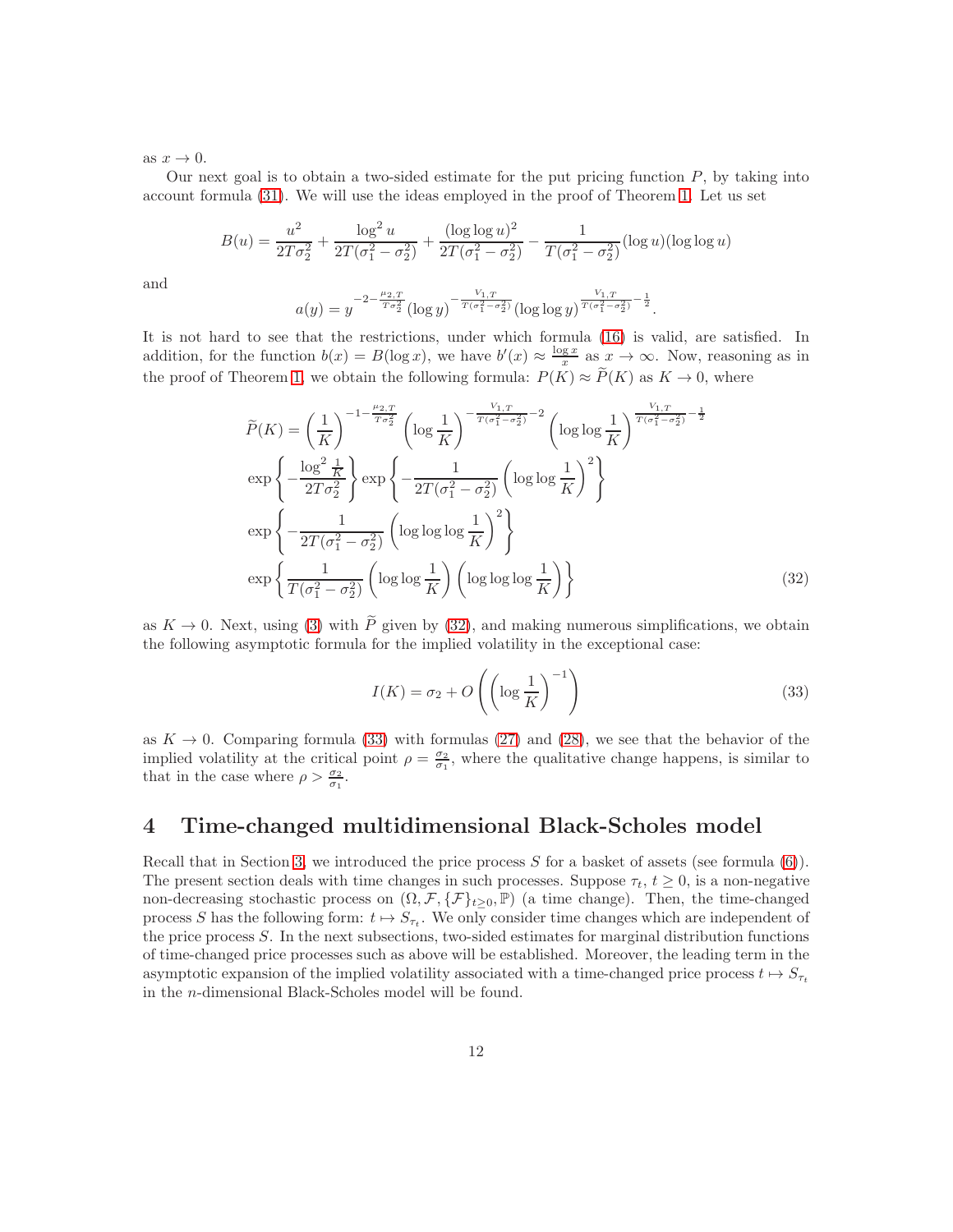#### 4.1 Bounds on distribution functions of sums of log-normal mixtures

The next assertion provides an upper bound for the distribution function of a random variable imitating the random variable  $S_{\tau_t}$  for fixed  $t > 0$ . The additional drift vector  $\tilde{\mu}$  will be needed later to ensure the martingale property.

<span id="page-12-0"></span>**Theorem 3** (Upper bound). Let Y be a centered Gaussian vector with covariance matrix  $\mathfrak{B} =$  $[b_{ij}]_{1\leq i,j\leq n}$ , and let  $\mu \in \mathbb{R}^n$  and  $\tilde{\mu} \in \mathbb{R}^n$ . Suppose Z is a random variable with values in  $(0,\infty)$ , which has a density  $\rho(x)$  satisfying  $\rho(s) \leq c s^{\alpha} e^{-\theta s}$  for  $s \geq 1$ , where  $\theta > 0$ ,  $c > 0$  and  $\alpha \in \mathbb{R}$  are constants. Then, there exists  $C > 0$  such that as  $k \to +\infty$ ,

$$
\mathbb{P}[\sum_{i=1}^{n} e^{Y_i \sqrt{Z} + \mu_i Z + \tilde{\mu}_i} \le e^{-k}] \lesssim C k^{\alpha} e^{-c^*k},
$$

where

<span id="page-12-1"></span>
$$
c^* = \min_{t \ge 0} \max_{w \in \Delta_n} \left\{ \theta t + \frac{(1 + t\mu^{\perp} w)^2}{2w^{\perp} \mathfrak{B} wt} \right\}.
$$
 (34)

*Proof.* In this proof, C denotes a constant which may change from line to line. For  $k > 0$ , set

$$
F_t(k) = \mathbb{P}\left[\sum_{i=1}^n e^{Y_i\sqrt{kt} + \mu_i kt + \tilde{\mu}_i} \le e^{-k}\right].
$$

Fix  $w \in \Delta_n$ , and let t be such that  $1 + t\mu^{\perp}w > 0$ . Then, by Jensen's inequality,

$$
\mathbb{P}\left[\sum_{i=1}^{n} e^{Y_i\sqrt{kt} + \mu_i kt + \tilde{\mu}_i} \leq e^{-k}\right] \leq \mathbb{P}\left[\sqrt{kt} \sum_{i=1}^{n} w_i Y_i + kt\mu^{\perp} w + \tilde{\mu}^{\perp} w + \mathcal{E}(w) \leq -k\right]
$$
\n
$$
= N\left(-\frac{k + tk\mu^{\perp} w + \tilde{\mu}^{\perp} w + \mathcal{E}(w)}{\sqrt{w^{\perp}\mathfrak{B}wkt}}\right) \leq \frac{C\sqrt{t}}{(1 + t\mu^{\perp} w)\sqrt{k}} \exp\left\{-\frac{(k + tk\mu^{\perp} w + \tilde{\mu}^{\perp} w + \mathcal{E}(w))^2}{2w^{\perp}\mathfrak{B}wkt}\right\}
$$
\n
$$
= \frac{C\sqrt{t}}{(1 + t\mu^{\perp} w)\sqrt{k}} \exp\left\{-k\frac{(1 + t\mu^{\perp} w)^2}{2w^{\perp}\mathfrak{B}wt}\right\} \exp\left\{-\frac{(\tilde{\mu}^{\perp} w + \mathcal{E}(w))^2}{2w^{\perp}\mathfrak{B}wkt}\right\}
$$
\n
$$
\times \exp\left\{-\frac{\mathcal{E}(w) + \tilde{\mu}^{\perp} w}{w^{\perp}\mathfrak{B}wt}\right\} \exp\left\{-\frac{\mu^{\perp} w(\mathcal{E}(w) + \tilde{\mu}^{\perp} w)}{w^{\perp}\mathfrak{B}w}\right\}
$$
\n
$$
\leq \frac{C\sqrt{t}}{(1 + t\mu^{\perp} w)\sqrt{k}} \exp\left\{-k\frac{(1 + t\mu^{\perp} w)^2}{2w^{\perp}\mathfrak{B}wt}\right\} \exp\left\{-\frac{\tilde{\mu}^{\perp} w}{w^{\perp}\mathfrak{B}wt}\right\},
$$

where  $\mathcal{E}(w)$  is defined by [\(1\)](#page-2-1).

Consider the following function:

$$
F(t, w) = \theta t + \frac{(1 + t\mu^{\perp}w)^2}{2w^{\perp}\mathfrak{B}wt}.
$$

<span id="page-12-2"></span>The following lemma establishes some properties of this function. The proof is given in the appendix. **Lemma 1.** There exists a unique couple  $(\bar{t}, \bar{w})$ , with  $\bar{t} \in (0, \infty)$  and  $\bar{w} \in \Delta_n$  such that

$$
F(\bar{t},\bar{w}) = \min_{t>0} \max_{w \in \Delta_n} F(t,w).
$$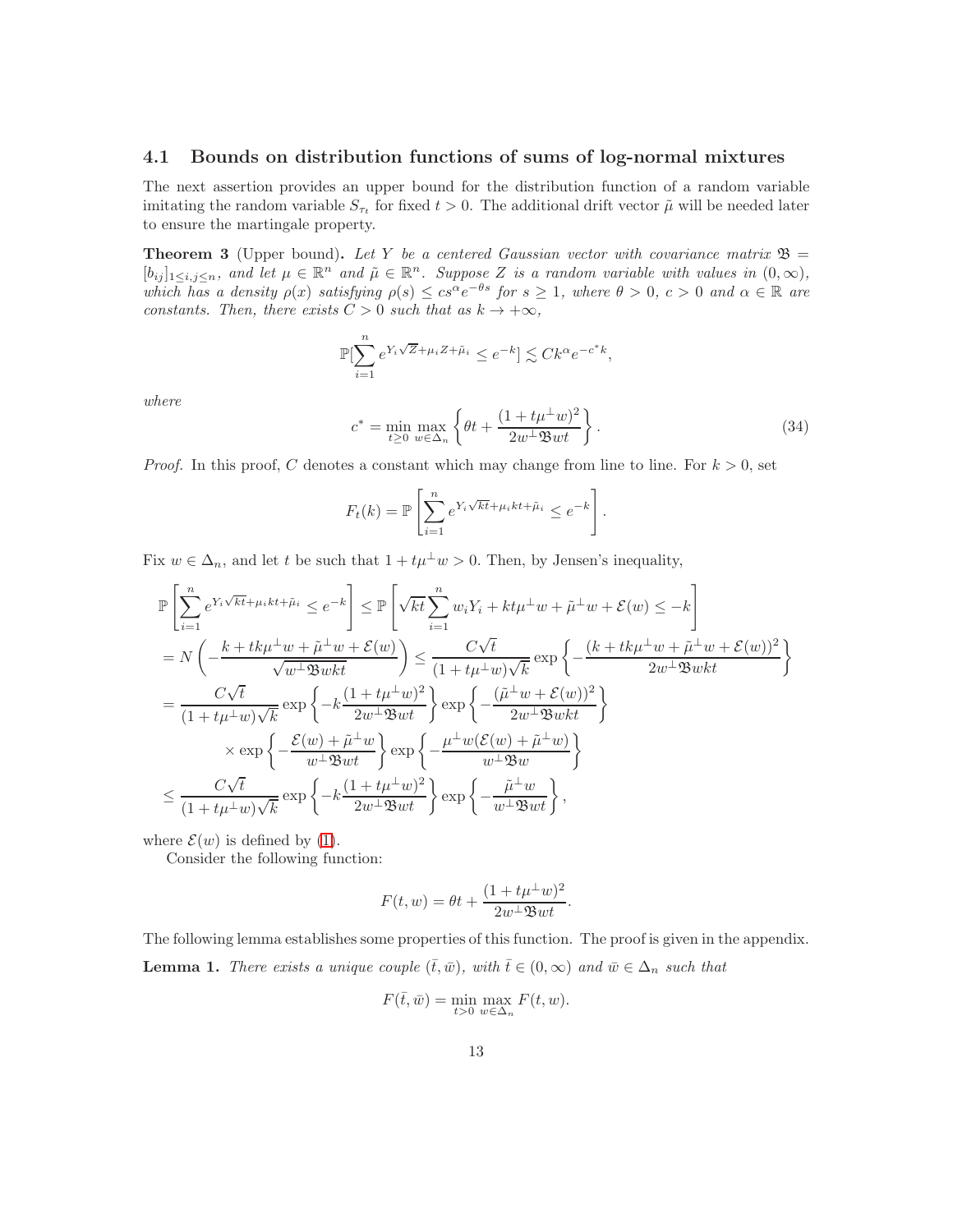In addition, the function

$$
f(t) = F(t, \bar{w})
$$

has a unique minimum at the point  $\overline{t}$ .

We clearly have  $1 + \bar{t}\mu^{\perp}\bar{w} > 0$ . Indeed, if  $1 + \bar{t}\mu^{\perp}\bar{w} < 0$  then  $f(-\frac{1}{\mu^{\perp}\bar{w}}) < f(\bar{t})$  which contradicts the fact that  $\bar{t}$  is the minimizer. If  $1 + \bar{t}\mu^{\perp}\bar{w} = 0$  then  $f'(\bar{t}) = \theta$  which also leads to a contradiction. Let

$$
T' = \begin{cases} -\frac{1}{\mu^{\perp}\bar{w}}, & \mu^{\perp}\bar{w} < 0 \\ +\infty & \text{otherwise,} \end{cases}
$$

Remark that if  $T' < \infty$ , then  $f(T') = \theta T' > f(\bar{t})$ . Let us also choose T small enough so that

$$
1 - |\mu^{\perp}\bar{w}|T \ge \frac{1}{2}
$$
 and  $\frac{1}{8\bar{w}^{\perp}\mathfrak{B}\bar{w}T} > f(\bar{t}).$ 

and assume that k is large enough so that  $k + 8\tilde{\mu}\bar{w} > 0$ . We bound the distribution function of the Gaussian mixture from above as follows:

$$
\mathbb{P}[\sum_{i=1}^{n} e^{Y_i \sqrt{Z} + \mu_i Z + \tilde{\mu}_i} \le e^{-k}] = \mathbb{E}[F_{Z/k}(k)] = \int_0^\infty \rho(s) F_{s/k}(k) ds = k \int_0^\infty \rho(tk) F_t(k) dt \tag{35}
$$

$$
\leq k \max_{0 \leq t \leq T} F_t(k) + k \int_T^{T'} \frac{C(tk)^{\alpha} \sqrt{t}}{\sqrt{k}(1 + \mu t)^{\perp} w} e^{-kf(t)} dt + ck \int_{T'}^{\infty} e^{-tk\theta} (tk)^{\alpha} dt.
$$
\n(36)

Now, by the choice of  $T$ , the first term on the right-hand side of the last inequality in [\(36\)](#page-13-0) satisfies

$$
k \max_{0 \le t \le T} F_t(k) \le C\sqrt{k}e^{-\beta k}
$$

with  $\beta > f(t^*)$ . The second term is computed using Laplace's method. As  $k \to +\infty$ , up to a constant,

$$
k \int_{T}^{T'} \frac{C(tk)^{\alpha} \sqrt{t}}{\sqrt{k}(1+\mu t)^{\perp} w} e^{-kf(t)} dt \sim C k^{\alpha} e^{-kf(t^*)}.
$$

Finally, the last term is negligible by the choice of  $T'$ .

The proof of Theorem [3](#page-12-0) is thus completed.

Our next goal is to establish a lower estimate complementing the estimate in Theorem [3.](#page-12-0) Note that the estimates in Theorems [3](#page-12-0) and [4](#page-13-1) are off by the factor  $k^{-n}$ .

<span id="page-13-1"></span>**Theorem 4** (Lower bound). Let Y be a centered Gaussian vector with covariance matrix  $\mathfrak{B}$  and let  $\mu \in \mathbb{R}^n$  and  $\tilde{\mu} \in \mathbb{R}^n$ . Let Z be a random variable with values in  $(0, \infty)$ , which has a density  $\rho(x)$  satisfying  $\rho(s) \geq c s^{\alpha} e^{-\theta s}$  for  $s \geq 1$ , where  $\theta > 0$ ,  $c > 0$  and  $\alpha \in \mathbb{R}$  are constants. Then, there exists  $C > 0$  such that as  $k \to +\infty$ ,

$$
\mathbb{P}[\sum_{i=1}^n e^{Y_i \sqrt{Z} + \mu_i Z + \tilde \mu_i} \le e^{-k}] \gtrsim C k^{\alpha - n} e^{-c^* k},
$$

where  $c^*$  is given by  $(34)$ .

<span id="page-13-0"></span> $\Box$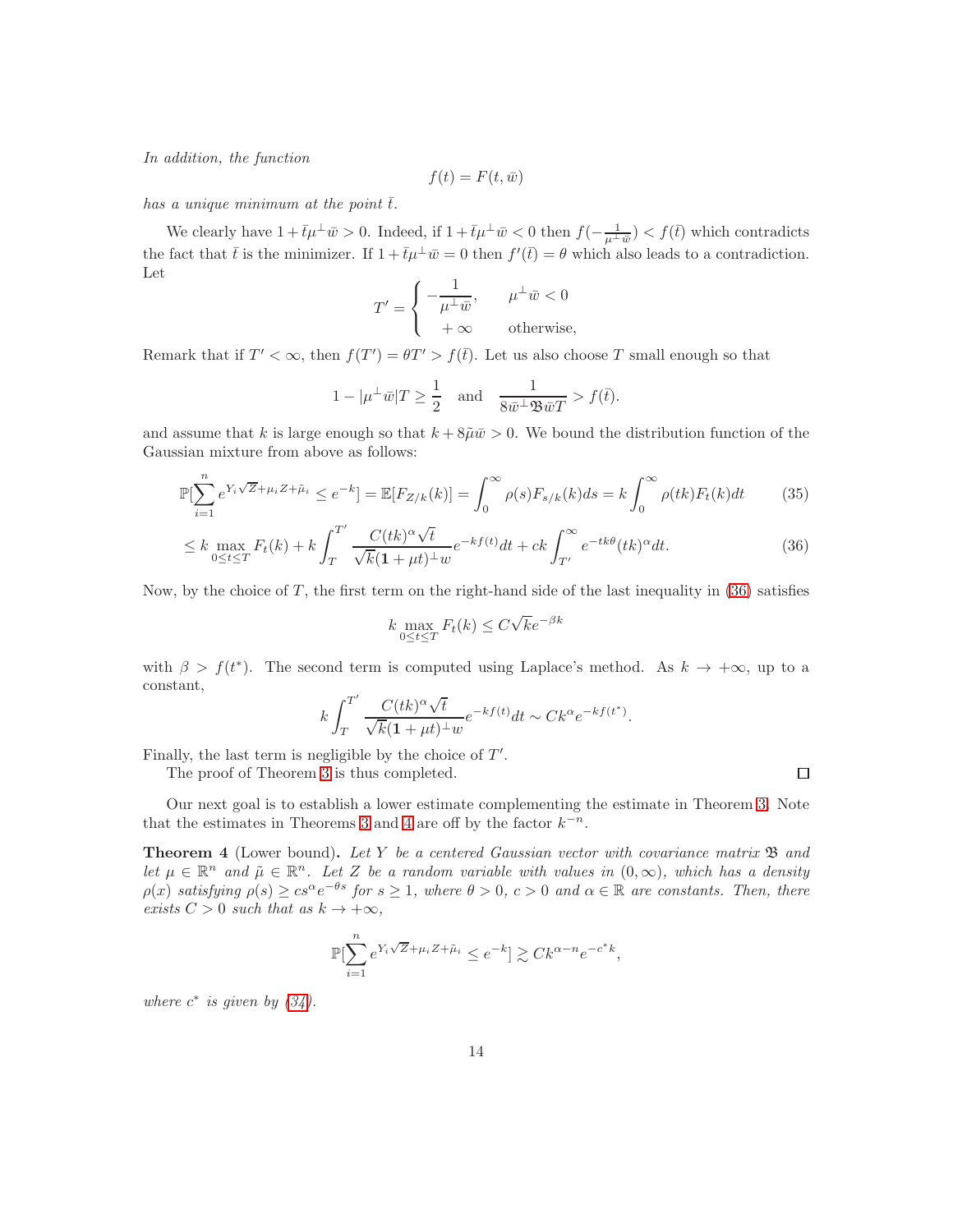Proof. It is clear that

$$
\mathbb{P}\left[\sum_{i=1}^n e^{Y_i\sqrt{kt} + \mu_i kt + \tilde{\mu}_i} \le e^{-k}\right] \ge \mathbb{P}[Y_i\sqrt{kt} + \mu_i kt + \tilde{\mu}_i \le -k - \log n, i = 1, \dots, n].
$$

By Proposition 3.2 in [\[23\]](#page-23-8), the above probability can be bounded from below (very roughly) as follows:

$$
\mathbb{P}[Y_i\sqrt{kt} + \mu_i kt + \tilde{\mu}_i \le -k - \log n, i = 1, ..., n] \ge \frac{C}{(1 + k(1 + t))^n} \exp \{-\alpha_t/2\},\
$$

where

$$
\alpha_t = \min_{x \ge \frac{1}{\sqrt{kt}}((k + \log n)1 + kt\mu + \tilde{\mu})} x^{\perp} \mathfrak{B}^{-1} x
$$
\n
$$
= \max_{u \in \mathbb{R}_+^n} \left\{ -\frac{1}{2} u^{\perp} \mathfrak{B} u + u^{\perp} \frac{1}{\sqrt{kt}} ((k + \log n)1 + kt\mu + \tilde{\mu}) \right\}
$$
\n
$$
= \max_{w \in \Delta_n} \frac{(k + \log n + kt\mu^{\perp}w + \tilde{\mu}^{\perp}w)^2}{2w^{\perp} \mathfrak{B} wkt}
$$
\n
$$
\le \max_{w \in \Delta_n} k \frac{(1 + t\mu^{\perp}w)^2}{2w^{\perp} \mathfrak{B} wt} + \max_{w \in \Delta_n} \frac{(1 + t\mu^{\perp}w)(\log n + \tilde{\mu}^{\perp}w)}{w^{\perp} \mathfrak{B} wt} + \max_{w \in \Delta_n} \frac{(\log n + \tilde{\mu}^{\perp}w)^2}{2w^{\perp} \mathfrak{B} wt}.
$$

Finally, we bound the distribution function of the Gaussian mixture from below as follows:

$$
\mathbb{P}\left[\sum_{i=1}^{n} e^{Y_i\sqrt{Z}+\mu_i Z+\tilde{\mu}_i} \leq e^{-k}\right] = k \int_0^{\infty} \rho(tk) F_t(k) dt \geq ck \int_{\bar{t}-1/k}^{\bar{t}+1/k} (tk)^{\alpha} e^{-\theta tk} F_t(k) dt
$$
  

$$
\geq \frac{Ck(\bar{t}k)^{\alpha}}{(1+k(1+t))^n} \int_{\bar{t}-1/k}^{\bar{t}+1/k} \exp\left\{-\theta \bar{t}k - k \max_{w \in \Delta_n} \frac{(1+t\mu^{\perp}w)^2}{2w^{\perp}\mathfrak{B}wt}\right\} dt
$$
  

$$
\geq \frac{C(\bar{t}k)^{\alpha}}{(1+k(1+\bar{t}))^n} \exp\left\{-\theta \bar{t}k - k \max_{w \in \Delta_n} \frac{(1+\bar{t}\mu^{\perp}w)^2}{2w^{\perp}\mathfrak{B}w\bar{t}}\right\} = \frac{Ck^{\alpha}e^{-kf(\bar{t})}}{(1+k(1+\bar{t}))^n}.
$$

Remark 4. Theorems [3](#page-12-0) and [4](#page-13-1) show that under their assumptions, the dominating factor describing the decay of the left tail of the price of a portfolio of assets is exponential with the decay rate equal to the constant  $c^*$ . For example, for  $n = 1$ , we have

 $\Box$ 

$$
c^* = \min_{t \ge 0} \{ \theta t + \frac{(1 + \mu t)^2}{2\sigma^2} \} = \frac{\sqrt{2\theta \sigma^2 + \mu^2} + \mu}{\sigma^2}.
$$

In symmetric models with  $\mu = 0$ , the formula for  $c^*$  simplifies to

$$
c^* = \sqrt{\frac{2\theta}{\min_{w \in \Delta_n} w^\perp \mathfrak{B} w}}.
$$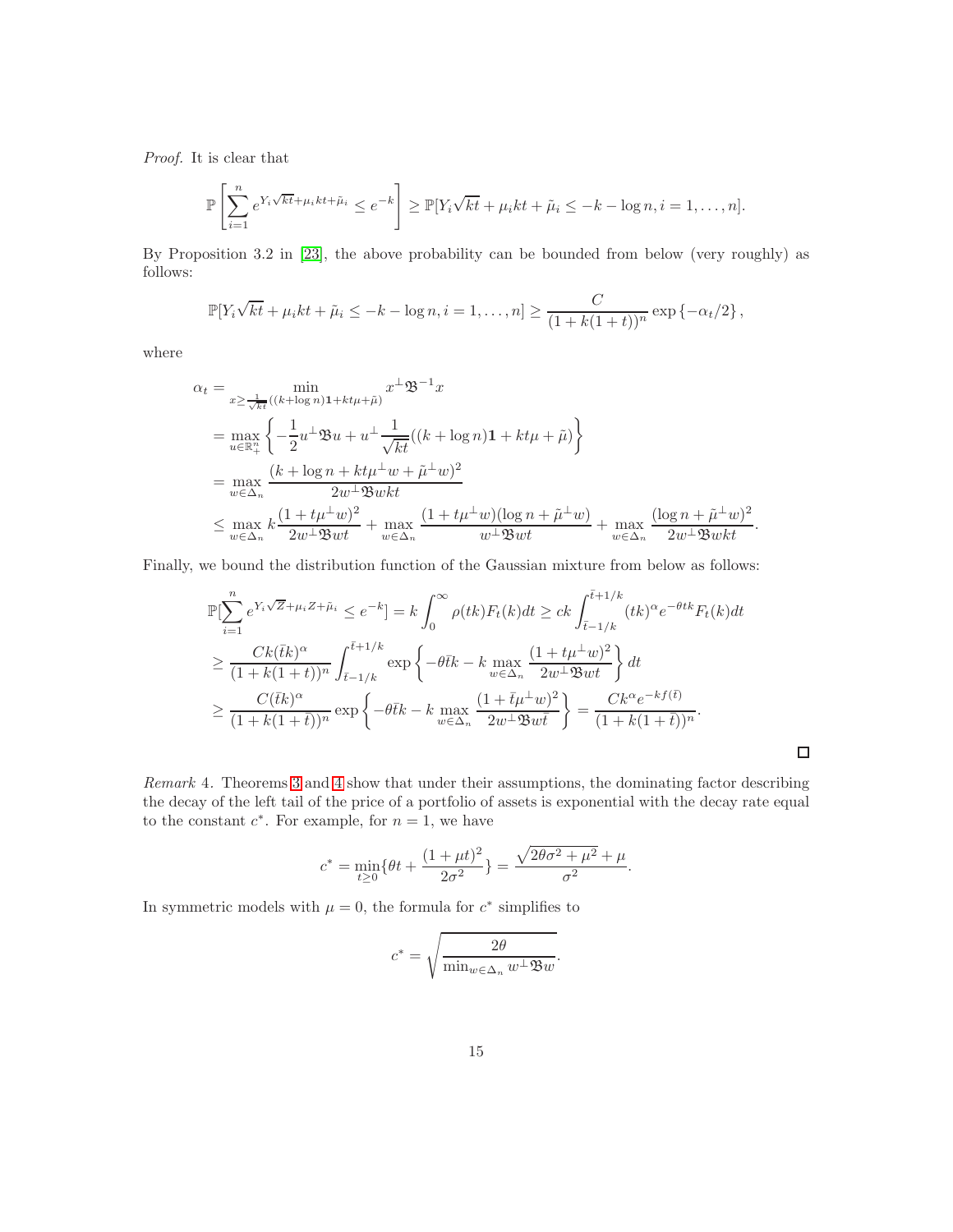### 4.2 Implied volatility asymptotics

Let  $S^1, \ldots, S^n$  be assets such that

$$
\log \widetilde{S}_t = \log \widetilde{S}_0 + \widetilde{\mu}t + \mu \tau_t + \mathfrak{B}^{\frac{1}{2}} W_{\tau_t},
$$

where we use the same notation as in the beginning of Section [3.](#page-3-0) Let  $S$  denote the price process of the basket. Fix a maturity  $T > 0$ , and suppose the random variable  $\tau_T$  has a density  $\rho_T$ . Suppose also that there exist  $c_1 > 0$ ,  $c_2 > 0$ ,  $\theta > 0$  and  $\alpha \in \mathbb{R}$  such that

<span id="page-15-2"></span>
$$
c_1 s^{\alpha} e^{-\theta s} \le \rho_T(s) \le c_2 s^{\alpha} e^{-\theta s}, \quad s \ge 1.
$$
\n
$$
(37)
$$

We assume that for every  $i = 1, \ldots, n$ ,

<span id="page-15-3"></span>
$$
\theta > \mu_i + \frac{\mathfrak{B}_{ii}}{2}.\tag{38}
$$

This assumption implies that there exists  $\varepsilon > 0$  such that

$$
\mathbb{E}[(S_T^i)^{1+\varepsilon}] < \infty
$$

We then assume further that  $\tilde{\mu}_i$  is chosen in such way that

<span id="page-15-4"></span>
$$
\mathbb{E}[S_T^i] = S_0^i. \tag{39}
$$

It follows from Theorems [3](#page-12-0) and [4](#page-13-1) that there exist  $C_1 > 0$ ,  $C_2 > 0$ , and  $y_0 > 0$  such that

<span id="page-15-0"></span>
$$
C_1 y^{c^*} \left[ \log \frac{1}{y} \right]^{\alpha - n} \le \mathbb{P}[S_{\tau_T} \le y] \le C_2 y^{c^*} \left[ \log \frac{1}{y} \right]^{\alpha}, \quad y < y_0. \tag{40}
$$

Since we have

$$
P(K) = \mathbb{E}\left[\left(K - S_{\tau_T}\right)^+\right] = \int_0^K \mathbb{P}[S_{\tau_T} \le y] dy,
$$

the estimates in [\(40\)](#page-15-0) imply that there exist  $C_3 > 0$ ,  $C_4 > 0$ , and  $K_0 > 0$  such that

<span id="page-15-1"></span>
$$
C_3 K^{c^*+1} \left[ \log \frac{1}{K} \right]^{\alpha - n} \le P(K) \le C_4 K^{c^*+1} \left[ \log \frac{1}{K} \right]^{\alpha}, \quad K < K_0. \tag{41}
$$

Note that the put pricing pricing in  $(41)$  is squeezed between two regularly varying functions with the same index of regular variation at zero. Such estimates allow one to find the leading term in the asymptotic expansion of the implied volatility near zero.

<span id="page-15-5"></span>**Theorem 5.** Suppose condition [\(37\)](#page-15-2) holds for the time-change process  $\tau$  and that the assumptions [\(38\)](#page-15-3) and [\(39\)](#page-15-4) are satisfied. Then the following asymptotic formula holds for the implied volatility in time-changed n-dimensional Black-Scholes model:

$$
I(K) \sim \left(\frac{\psi(c^*)}{T}\right)^{\frac{1}{2}} \sqrt{\log \frac{1}{K}}
$$

as  $K \to 0$ , where the function  $\psi$  is defined by

<span id="page-15-6"></span>
$$
\psi(u) = 2 - 4(\sqrt{u^2 + u} - u), \quad u > 0 \tag{42}
$$

and the constant  $c^*$  is given by Formula  $(34)$ .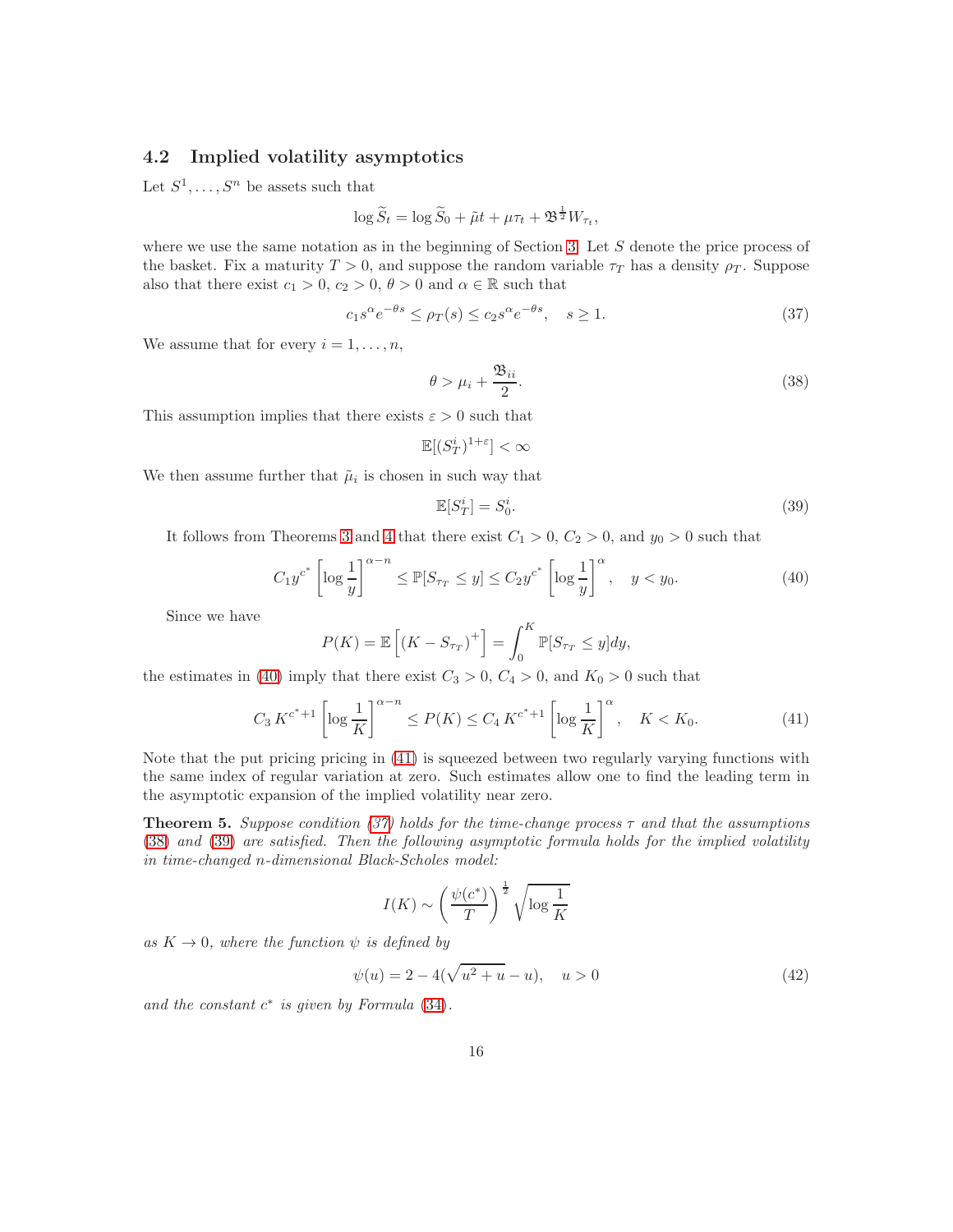Proof. Theorem [5](#page-15-5) follows from [\(41\)](#page-15-1) and Theorem 10.28 in [\[19\]](#page-22-4).

Remark 5. Condition [\(37\)](#page-15-2) holds for many processes commonly used as stochastic time changes, e.g., for the gamma process, the inverse Gaussian process, or the generalized inverse Gaussian process. The latter process is used as time change in the generalized hyperbolic Lévy model. Recall that the density of the gamma process is given by

$$
\rho_t(s) = \frac{\lambda^{ct}}{\Gamma(ct)} s^{ct-1} e^{-\lambda s},
$$

while the density of the inverse Gaussian process is as follows:

$$
\rho_t(s) = \frac{ct}{s^{3/2}} e^{2ct\sqrt{\pi\lambda} - \lambda s - \pi c^2 t^2/s}.
$$

In the previous formulas, the symbols  $\lambda$  and c stand for the parameters of the distributions.

We close this section with a counterpart of Theorem [5](#page-15-5) for the right tail, which can be deduced from Theorem [10](#page-21-4) proved in the next section.

**Theorem 6.** Suppose condition [\(37\)](#page-15-2) holds for the time-change process  $\tau$  and that the assumptions [\(38\)](#page-15-3) and [\(39\)](#page-15-4) are satisfied. Then the following asymptotic formula holds for the implied volatility in time-changed n-dimensional Black-Scholes model:

$$
I(K) \sim \left(\frac{\psi(c^{min})}{T}\right)^{\frac{1}{2}} \sqrt{\log K}
$$

as  $K \to +\infty$ , where

$$
c^{min} = \min_{i=1,\dots,n} \frac{\sqrt{2\theta \mathfrak{B}_{ii} + \mu_i^2} - \mu_i}{\mathfrak{B}_{ii}}.
$$

*Proof.* Let  $\overline{G}_i(x) = \mathbb{P}[\log S_T^i \ge x]$ . By Theorems [3](#page-12-0) and [4,](#page-13-1) there exist constants  $C_1$  and  $C_2$  such that

$$
C_1 x^{\alpha} e^{-c_i x} \gtrsim \overline{G}_i(x) \gtrsim C_2 x^{\alpha - n} e^{-c_i x}
$$

as  $x \to +\infty$ , where

$$
c_i = \frac{\sqrt{2\theta \mathfrak{B}_{ii} + \mu_i^2} - \mu_i}{\mathfrak{B}_{ii}}.
$$

Note that in the single-asset case Theorems [3](#page-12-0) and [4](#page-13-1) can also be applied to the right tail, by symmetry. It follows that

$$
\overline{G}_i(x) \sim -c_i x
$$

as  $x \to +\infty$ , and the proof may be completed by applying Theorem [10.](#page-21-4)

 $\Box$ 

### <span id="page-16-0"></span>5 Assets with dependence structure defined by a copula

A popular approach to pricing European style multi-asset options is to calibrate full-fledged models for marginal distributions of asset prices, and then use a copula function from a simple parametric family to model the dependence structure. This is because information about the marginal distributions can be extracted from the prices of single asset options, which are liquidly traded, but the market quotes offer very little information about the dependence.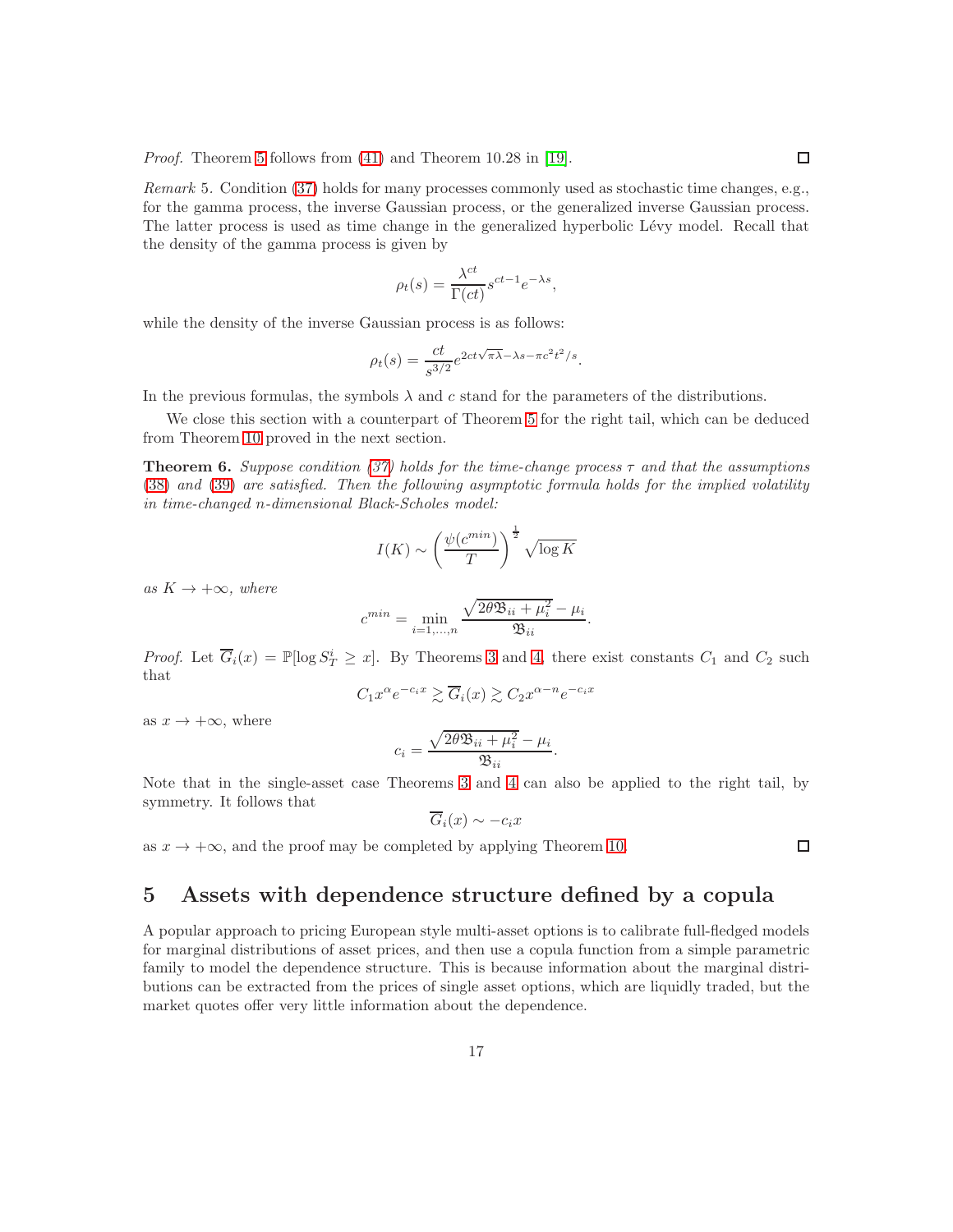#### 5.1 A very brief primer on copulas

Recall that the copula of a random vector  $(X_1, \ldots, X_n)$  is a function  $C : [0,1]^n \mapsto [0,1]$ , satisfying the following conditions:

- $dC$  is a positive measure in the sense of Lebesgue-Stieltjes integration.
- $C(u_1, \ldots, u_n) = 0$  when  $u_k = 0$  for at least one k.
- $C(u_1, \ldots, u_n) = u_k$  when  $u_i = 1$  for all  $i \neq k$ .

In addition, it is supposed that

$$
\mathbb{P}[X_1 \le x_1,\ldots,X_n \le x_n] = C(\mathbb{P}[X_1 \le x_1],\ldots,\mathbb{P}[X_n \le x_n]), \quad (x_1,\ldots,x_n) \in \mathbb{R}^n.
$$

A copula exists by Sklar's theorem and is uniquely defined in the case where the marginal distributions of  $X_1, \ldots, X_n$  are continuous. We refer to [\[28\]](#page-23-9) for more details on copulas.

The Gaussian copula with correlation matrix  $R$  is the unique copula of any Gaussian vector with correlation matrix  $R$  and nonconstant components (it does not depend on the mean vector and on the variances of the components).

Given a function  $\phi : [0, 1] \to [0, \infty]$  which is continuous, strictly decreasing and such that its inverse  $\phi^{-1}$  is completely monotonic, the Archimedean copula with generator  $\phi$  is defined by

$$
C(u_1,...,u_n) = \phi^{-1}(\phi(u_1) + \cdots + \phi(u_n)).
$$

**Definition 1.** The weak lower tail dependence function  $\chi(\alpha_1, \ldots, \alpha_n)$  of a copula C is defined by

$$
\chi(\alpha_1,\ldots,\alpha_n)=\lim_{u\to 0}\frac{\min_i\log u^{\alpha_i}}{\log C(u^{\alpha_1},\ldots,u^{\alpha_n})},
$$

provided that the limit exists and is finite for all  $\alpha_1, \ldots, \alpha_n \geq 0$  such that  $\alpha_k > 0$  for at least one k.

We will next formulate several known assertions (see [\[30\]](#page-23-7)).

<span id="page-17-0"></span>**Theorem 7.** Let  $X_1, \ldots, X_n$  be random variables with state space  $(0, \infty)$ , marginal distribution functions  $F_1, \ldots, F_n$ , and a copula C. Suppose that for every  $k = 1, \ldots, n$ , the function  $F_k$  is slowly varying at zero, and there exist constants  $\eta_k$ ,  $1 \leq k \leq n$ , and a function F such that

$$
\log F_k(x) \sim \eta_k \log F(x), \quad 1 \le k \le n.
$$

Suppose also that the copula C admits a weak lower tail dependence function  $\chi$ . Then,

$$
\lim_{x \downarrow 0} \frac{\log \mathbb{P}[X_1 + \dots + X_n \leq x]}{\min_i \log \mathbb{P}[X_i \leq x]} = \frac{1}{\chi(\eta_1, \dots, \eta_n)}.
$$

#### Theorem 8.

• Assume that a copula function  $C$  has strong tail dependence in the left tail, meaning that the limit

$$
\lambda_L = \lim_{u \downarrow 0} \frac{C(u, \dots, u)}{u},
$$

exists and satisfies  $\lambda_L > 0$ . Then, the weak lower tail dependence function of C satisfies  $\chi(\alpha_1, \ldots, \alpha_n) = 1.$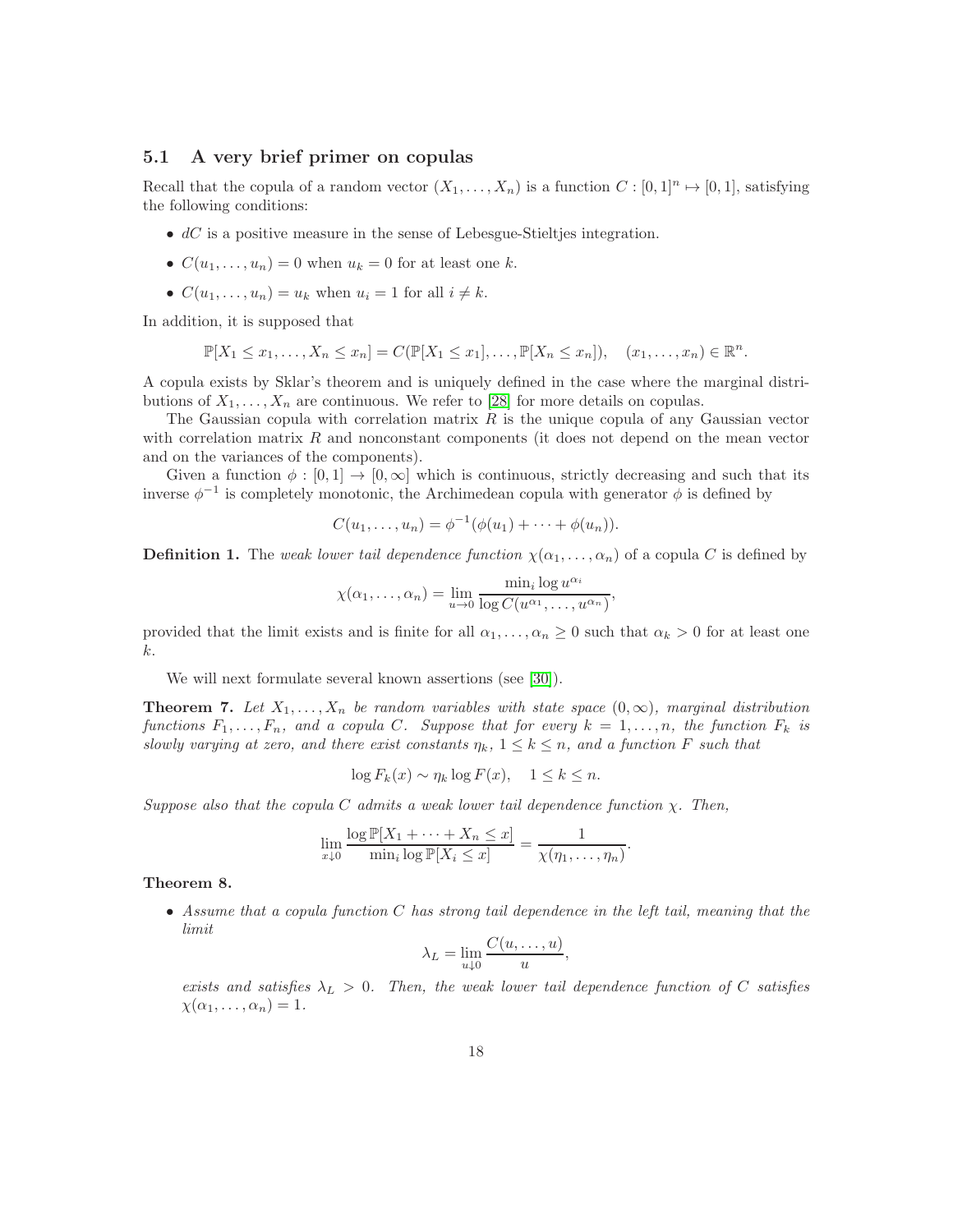• Let C be a Gaussian copula with correlation matrix R such that  $\det R \neq 0$ . Then,

 $\chi(\alpha_1, \ldots, \alpha_n) = \max_i \alpha_i \min_{w \in \Delta_n} w^T \Sigma w, \quad \text{for all } \alpha_1, \ldots, \alpha_n > 0,$ 

where the matrix  $\Sigma$  has entries  $\Sigma_{ij} = \frac{R_{ij}}{\sqrt{\alpha_i \alpha_j}}$ ,  $1 \le i, j \le n$ .

• Let C be an Archimedean copula with a generator function  $\phi$  such that  $\log \phi^{-1}$  is regularly varying at  $\infty$  with index  $\lambda > 0$ . Then,

$$
\chi(\alpha_1,\ldots,\alpha_n)=\frac{\max(\alpha_1,\ldots,\alpha_n)}{(\alpha_1^{1/\lambda}+\cdots+\alpha_n^{1/\lambda})^{\lambda}}.
$$

#### 5.2 Copulas and the implied volatility asymptotics

In this subsection, we study the left-wing behavior of the implied volatility associated with a basket call option. Recall that we denoted by  $(Y_1, \ldots, Y_n)$  the vector of logarithmic returns of the risky assets, and by  $(\lambda_1, \ldots, \lambda_n)$  the corresponding vector of weights. Let C be the copula of the vector  $(Y_1, \ldots, Y_n)$ , and  $G_i$  be the distribution function of  $Y_i$  for  $i = 1, \ldots, n$ . The implied volatility is considered in this section as a function  $k \mapsto I(-k)$  of the variable  $-k$ , where k is the log-strike defined by  $k = \log K$ . The tail-wing formulas due to Benaim and Friz (see [\[7\]](#page-22-0)) play an important role in the sequel.

<span id="page-18-0"></span>**Theorem 9.** Let  $\alpha > 0$ , and assume that the following are true:

- There exists  $\varepsilon > 0$  such that  $\mathbb{E}[e^{-\varepsilon Y_i}] < \infty$ ,  $i = 1, ..., n$ .
- For every  $1 \leq i \leq n$ , the function  $k \mapsto -\log G_i(-k)$ ,  $k > k_0$ , belongs to the class  $R_\alpha$  of regularly varying functions, and there exist positive constants  $\eta_1, \ldots, \eta_n$  and a function G such that

<span id="page-18-2"></span>
$$
\log G_i(-k) \sim \eta_i \log G(-k) \quad \text{as } k \to \infty. \tag{43}
$$

• The copula C admits a weak lower tail dependence function  $\chi$ .

Then,

<span id="page-18-1"></span>
$$
\frac{I(-k)^2T}{k} \sim \psi \left[ -\frac{\log G(-k)}{k} \frac{\max_i \eta_i}{\chi(\eta_1, \dots, \eta_n)} \right]
$$
(44)

as  $k \to \infty$ , where the function  $\psi$  is defined in [\(42\)](#page-15-6).

*Proof.* The distribution function  $F_i$  of the random variable  $\lambda_i S_i$  is given by

$$
F_i(x) = G_i(\log x - \log \lambda_i).
$$

Since the function  $\log G_i$  is regularly varying at  $-\infty$ , it is clear that  $\log F_i$  is slowly varying at zero and

 $\log F_i(x) \sim \log G_i(\log x) \sim \eta_i \log G(\log x)$ 

as  $x \to 0$ . It follows from Theorem [7](#page-17-0) that

$$
\log F(x) \sim \frac{\max_i \eta_i}{\chi(\eta_1, \dots, \eta_n)} \log G(\log x) \quad \text{as } x \to 0,
$$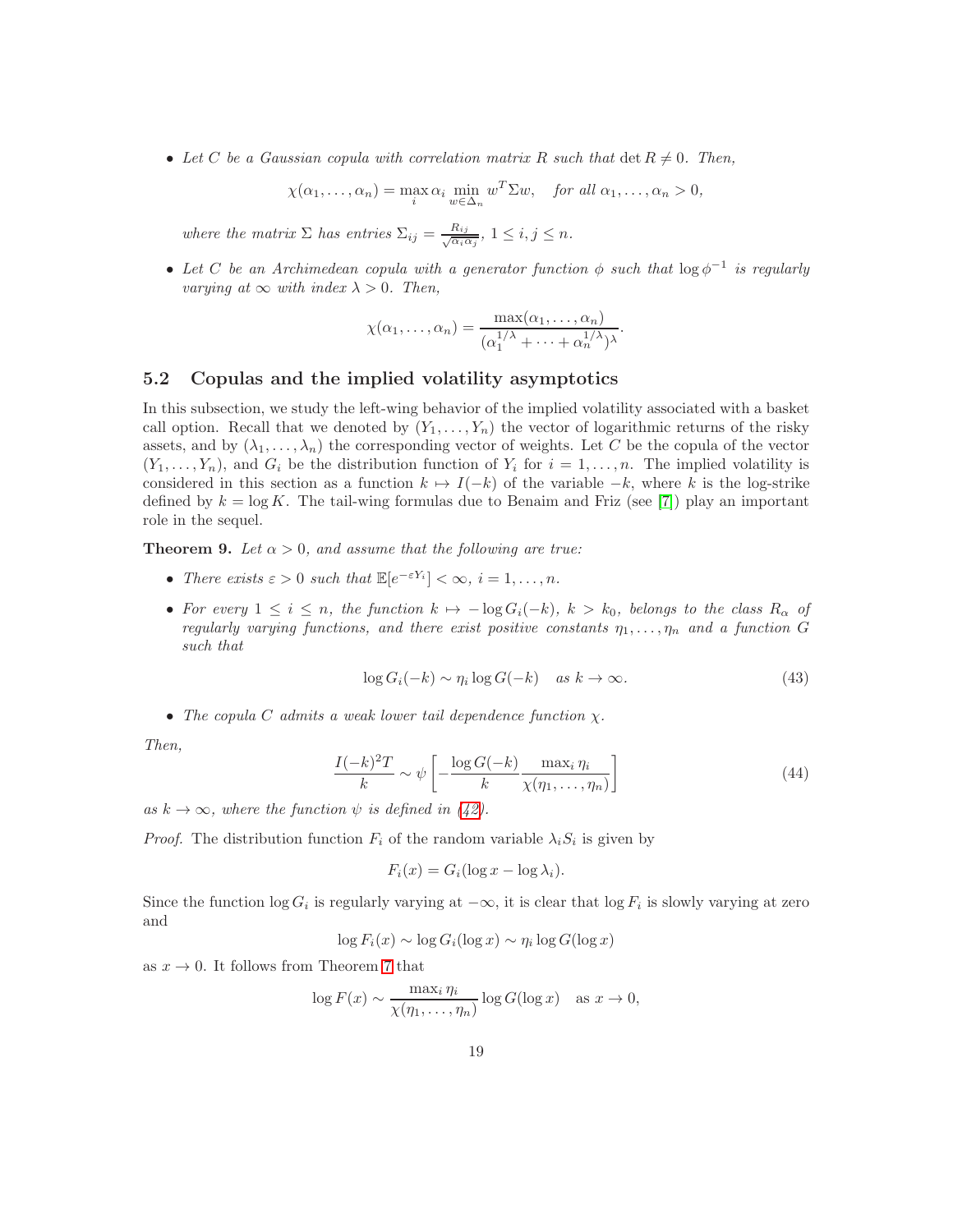where F is the distribution function of  $\sum_{i=1}^{n} \lambda_i S_i$ . Equivalently

$$
\log F(e^{-k}) \sim \frac{\max_i \eta_i}{\chi(\eta_1, \dots, \eta_n)} \log G(-k) \quad \text{as } k \to \infty,
$$

and hence

<span id="page-19-4"></span>
$$
-\frac{\log F(e^{-k})}{k} \sim -\frac{\log G(-k)}{k} \frac{\max_i \eta_i}{\chi(\eta_1, \dots, \eta_n)} \quad \text{as } k \to \infty.
$$
 (45)

It follows from the assumptions in Theorem [9](#page-18-0) that  $\log G(-k) \in R_{\alpha}$  as  $k \to \infty$ . Therefore  $\log F(e^{-k}) \in R_{\alpha}$  as well. Next, using the tail-wing formula of Benaim and Friz (see Theorem  $2$  in  $[7]$ , we obtain

<span id="page-19-5"></span>
$$
\frac{I(-k)^2T}{k} \sim \psi\left[-\frac{\log F(e^{-k})}{k}\right] \quad \text{as } k \to \infty.
$$
 (46)

We will need the following lemma.

<span id="page-19-6"></span>**Lemma 2.** Let  $\psi$  be the function defined by [\(42\)](#page-15-6), and suppose  $\rho_1$  and  $\rho_2$  are positive functions on  $(0, \infty)$  such that

<span id="page-19-1"></span>
$$
\frac{\rho_1(x)}{\rho_2(x)} \to 1 \quad as \quad x \to \infty. \tag{47}
$$

Then

<span id="page-19-3"></span>
$$
\frac{\psi(\rho_1(x))}{\psi(\rho_2(x))} \to 1 \quad as \quad x \to \infty. \tag{48}
$$

*Proof.* It is not hard to see that for all  $u \geq 0$ ,

<span id="page-19-0"></span>
$$
\psi(u) = \frac{2}{(\sqrt{u+1} + \sqrt{u})^2}.\tag{49}
$$

The equality in [\(49\)](#page-19-0) describes the structure of the function  $\psi$  better than the original definition.

Fix  $\varepsilon > 0$ . Then, using [\(49\)](#page-19-0) and the inequality  $1 < \frac{1}{1-\varepsilon}$ , we get

$$
\psi((1-\varepsilon)u) \le \frac{2}{(1-\varepsilon)\left(\sqrt{u+\frac{1}{1-\varepsilon}}+\sqrt{u}\right)^2} \le \frac{2}{(1-\varepsilon)(\sqrt{u+1}+\sqrt{u})^2}
$$

$$
= \frac{2}{(1-\varepsilon)(\sqrt{u+1}+\sqrt{u})^2} = \frac{1}{1-\varepsilon}\psi(u).
$$

Similarly

$$
\psi((1+\varepsilon)u) \ge \frac{1}{1+\varepsilon}\psi(u).
$$

Therefore,

<span id="page-19-2"></span>
$$
\frac{1}{1+\varepsilon}\psi(u) \le \psi((1+\varepsilon)u) \le \psi((1-\varepsilon)u) \le \frac{1}{1-\varepsilon}\psi(u). \tag{50}
$$

It follows from [\(47\)](#page-19-1) that for every  $\varepsilon > 0$  there exists  $x_{\varepsilon} > 0$  such that

$$
(1 - \varepsilon)\rho_2(x) \le \rho_1(x) \le (1 + \varepsilon)\rho_2(x)
$$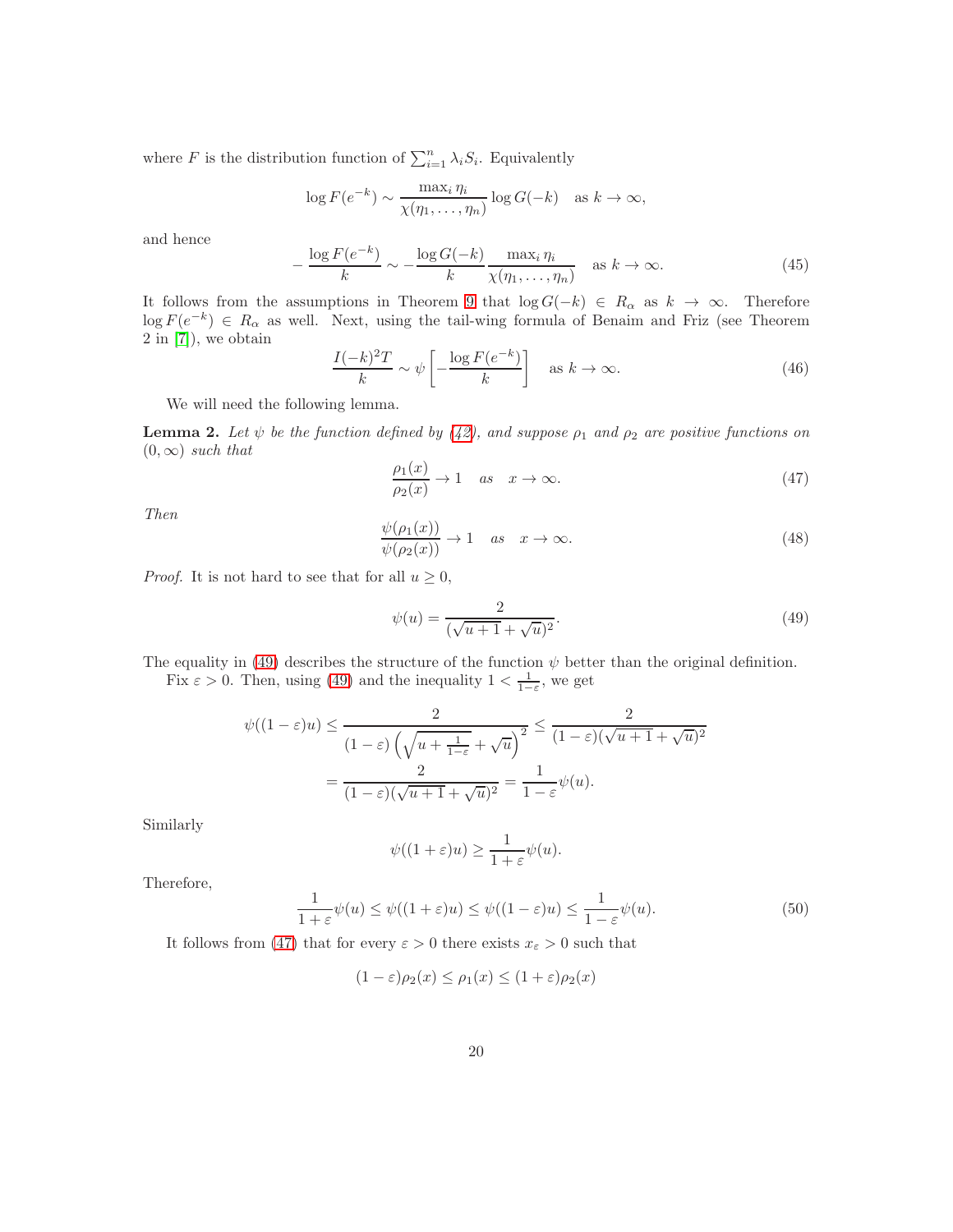for all  $x > x_{\varepsilon}$ . Since the function  $\psi$  decreases on  $(0, \infty)$ , we have

$$
\psi((1+\varepsilon)\rho_2(x)) \le \psi(\rho_1(x)) \le \psi((1-\varepsilon)\rho_2(x))
$$

for all  $x > x_{\varepsilon}$ . Now, using [\(50\)](#page-19-2), we obtain

$$
\frac{1}{1+\varepsilon}\psi(\rho_2(x)) \le \psi(\rho_1(x)) \le \frac{1}{1-\varepsilon}\psi(\rho_2(x))
$$

for all  $x > x_{\varepsilon}$ , and [\(48\)](#page-19-3) follows.

Finally, it is not hard to see that [\(45\)](#page-19-4), [\(46\)](#page-19-5), and Lemma [2](#page-19-6) imply [\(44\)](#page-18-1). This completes the proof of Theorem [9.](#page-18-0)

The next example shows that condition [\(43\)](#page-18-2) does not prevent one from choosing different marginal laws for different components of the process  $(Y_1, \ldots, Y_n)$  as long as these laws have a similar tail behavior.

Example 1. Let us consider the following multidimensional extension of the example given in Section 5.2 of [\[7\]](#page-22-0). We assume that for  $i = 1, \ldots, n$ , the distribution of the random variable  $Y_i$  is normal inverse Gaussian, more precisely,  $NIG(\alpha_i, \beta_i, \mu_i, \delta_i)$ . It is also supposed that the parameters satisfy  $\alpha_i > |\beta_i| > 0$  and  $\delta_i > 0$ . This means that the moment generating function of  $Y_i$  is given by

$$
M_i(z) = \exp\left(\delta_i \left\{\sqrt{\alpha_i^2 - \beta_i^2} - \sqrt{\alpha_i^2 - (\beta_i + z)^2}\right\} + \mu_i z\right).
$$

We refer the reader to [\[4\]](#page-21-5) for more details on the normal inverse Gaussian distribution. In particular, it follows that  $Y_i$  has a density  $g_i$  which satisfies the following condition:

$$
g_i(k) \sim C_i |k|^{-\frac{3}{2}} e^{-\alpha_i |k| + \beta_i k}, \quad k \to \pm \infty,
$$

where  $C_i$  is a constant. Using Theorem 2 in [\[7\]](#page-22-0), we see that  $-\log G_i(-k) \in R_\alpha$  as  $k \to +\infty$ , and also

$$
-\log G_i(-k) \sim -\log g_i(-k) \sim (\beta_i - \alpha_i)k, \quad k \to +\infty.
$$

Therefore, the condition in [\(43\)](#page-18-2) holds with  $\lambda_i = \alpha_i - \beta_i$  and  $G(k) = e^k$ .

Assuming that the dependence structure of  $(Y_1, \ldots, Y_n)$  is described by the Gaussian copula with correlation matrix  $R$ , we see that

$$
\frac{I(-k)^2T}{k} \sim \psi \left[ \frac{1}{\inf_{w \in \Delta_d} w^\perp \Sigma w} \right], \quad k \to +\infty,
$$
\n(51)

where the matrix  $\Sigma = [\Sigma_{ij}]$  is such that

<span id="page-20-0"></span>
$$
\Sigma_{ij} = \frac{R_{ij}}{\sqrt{(\alpha_i - \beta_i)(\alpha_j - \beta_j)}}.
$$

In other words, the implied variance is asymptotically linear, with a correlation-dependent limiting slope, which is given by the right-hand side of [\(51\)](#page-20-0).

 $\Box$ 

 $\Box$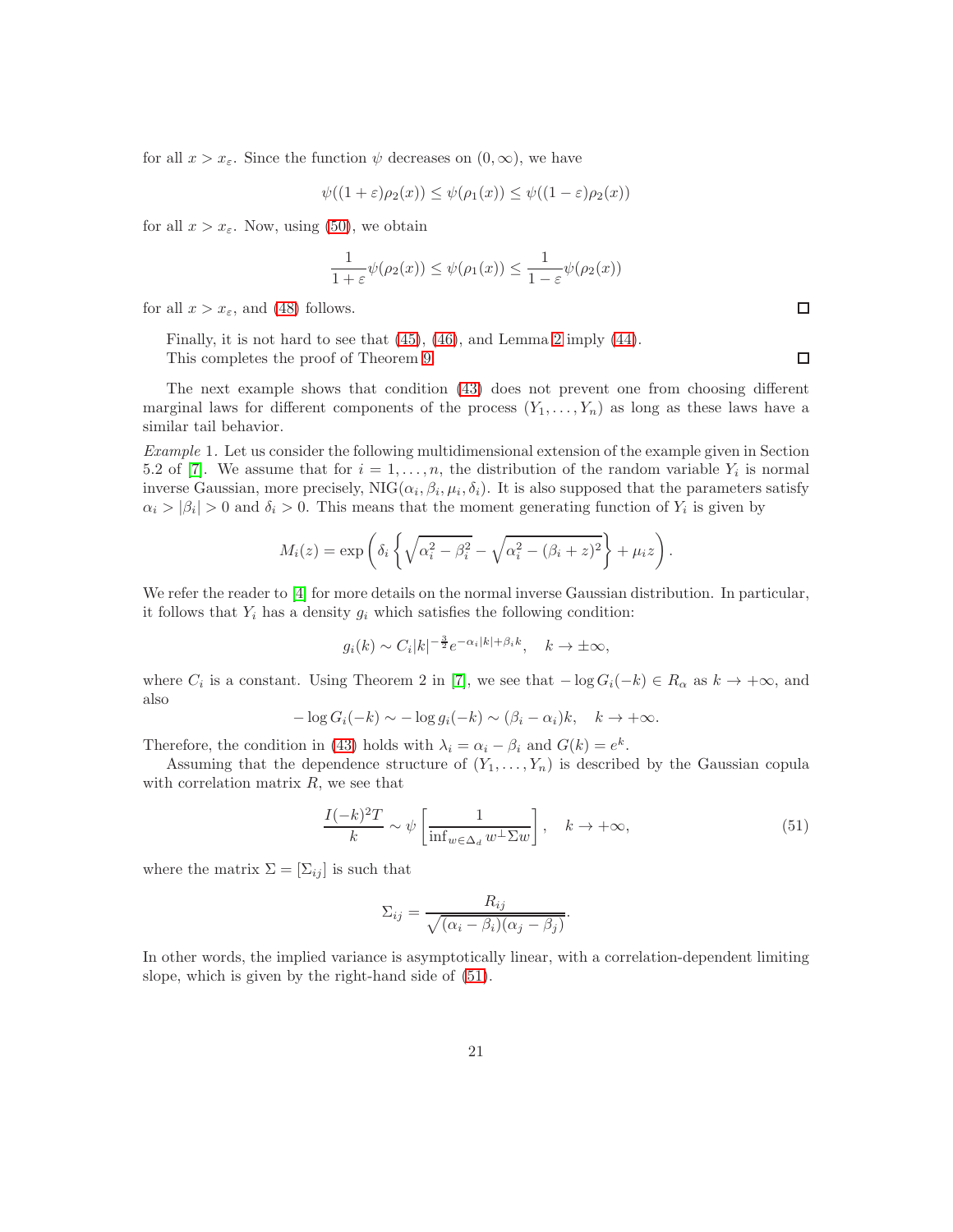For the sake of completeness, we include a proposition that is a counterpart of Theorem [9](#page-18-0) in the case of the right tail. This proposition turns out to be somewhat trivial: the leading order of the implied volatility is determined by a single component with the fattest tail, and it does not depend on the copula. Let us denote by  $\overline{G}_i$  the survival function of  $Y_i$ , i.e., the function  $\overline{G}_i(x) = \mathbb{P}[Y_i \geq x]$ .

<span id="page-21-4"></span>**Theorem 10.** Let  $\alpha > 0$ , and suppose that the following assumptions hold:

- There exists  $\varepsilon > 0$  such that  $\mathbb{E}[e^{(1+\varepsilon)Y_i}] < \infty$  for  $i = 1, ..., n$ .
- For each  $i = 1, \ldots, n$ , the function  $k \mapsto -\log \overline{G}_i(k)$  belongs to the class  $R_\alpha$  at infinity.

Then,

<span id="page-21-6"></span>
$$
\frac{I(k)^2 T}{k} \sim \psi \left[ -\frac{1}{k} \max_i \log \overline{G}_i(k) \right] \quad \text{as } k \to +\infty. \tag{52}
$$

*Proof.* Set  $X_i = v_i e^{Y_i}$ . Then we get

$$
\mathbb{P}[X_1 + \dots + X_n \ge x] \ge \max_i \mathbb{P}[X_i \ge x],
$$
  

$$
\mathbb{P}[X_1 + \dots + X_n \ge x] \le \mathbb{P}[\exists i : X_i \ge \frac{x}{n}] \le \sum_{i=1}^n \mathbb{P}[X_i \ge \frac{x}{n}] \le n \max_i \mathbb{P}[X_i \ge \frac{x}{n}].
$$

Since for each i, the function  $\log G_i$  is regularly varying at infinity, it follows that the function  $x \mapsto \log \mathbb{P}[X_i \geq x]$  is slowly varying, and therefore, for x sufficiently large and any  $\varepsilon > 0$ ,

$$
\max_{i} \log \mathbb{P}[X_i \ge x/n] \le (1+\varepsilon) \max_{i} \log \mathbb{P}[X_i \ge x].
$$

Finally,

$$
\lim_{x \to +\infty} \frac{\log \mathbb{P}[X_1 + \dots + X_n \ge x]}{\max_i \log \mathbb{P}[X_i \ge x]} = 1,
$$

and formula [\(52\)](#page-21-6) follows from Theorem 1 in [\[7\]](#page-22-0) with a similar proof to that of Theorem [9.](#page-18-0)  $\Box$ 

# <span id="page-21-0"></span>References

- $[1]$  L. ANDERSEN AND A. LIPTON, Asymptotics for exponential Lévy processes and their volatility smile: survey and new results, Int. J. Theor. Appl. Finance, 16 (2013).
- <span id="page-21-3"></span>[2] S. Asmussen and L. Rojas-Nandayapa, Asymptotics of sums of lognormal random variables with gaussian copula, Statist. Probab. Lett., 78 (2008), pp. 2709–2714.
- <span id="page-21-1"></span>[3] M. AVELLANEDA, D. BOYER-OLSON, J. BUSCA, AND P. FRIZ, Reconstruction of volatility: Pricing index options using the steepest-descent approximation, RISK Magazine, 15 (2002).
- <span id="page-21-5"></span>[4] O. BARNDORFF-NIELSEN, Processes of normal inverse Gaussian type, Finance Stoch., 2  $(1998)$ , pp.  $41-68$ .
- <span id="page-21-2"></span>[5] C. Bayer and P. Laurence, Asymptotics beats Monte Carlo: The case of correlated local vol baskets, Commun. Pure Appl. Math., to appear (2014).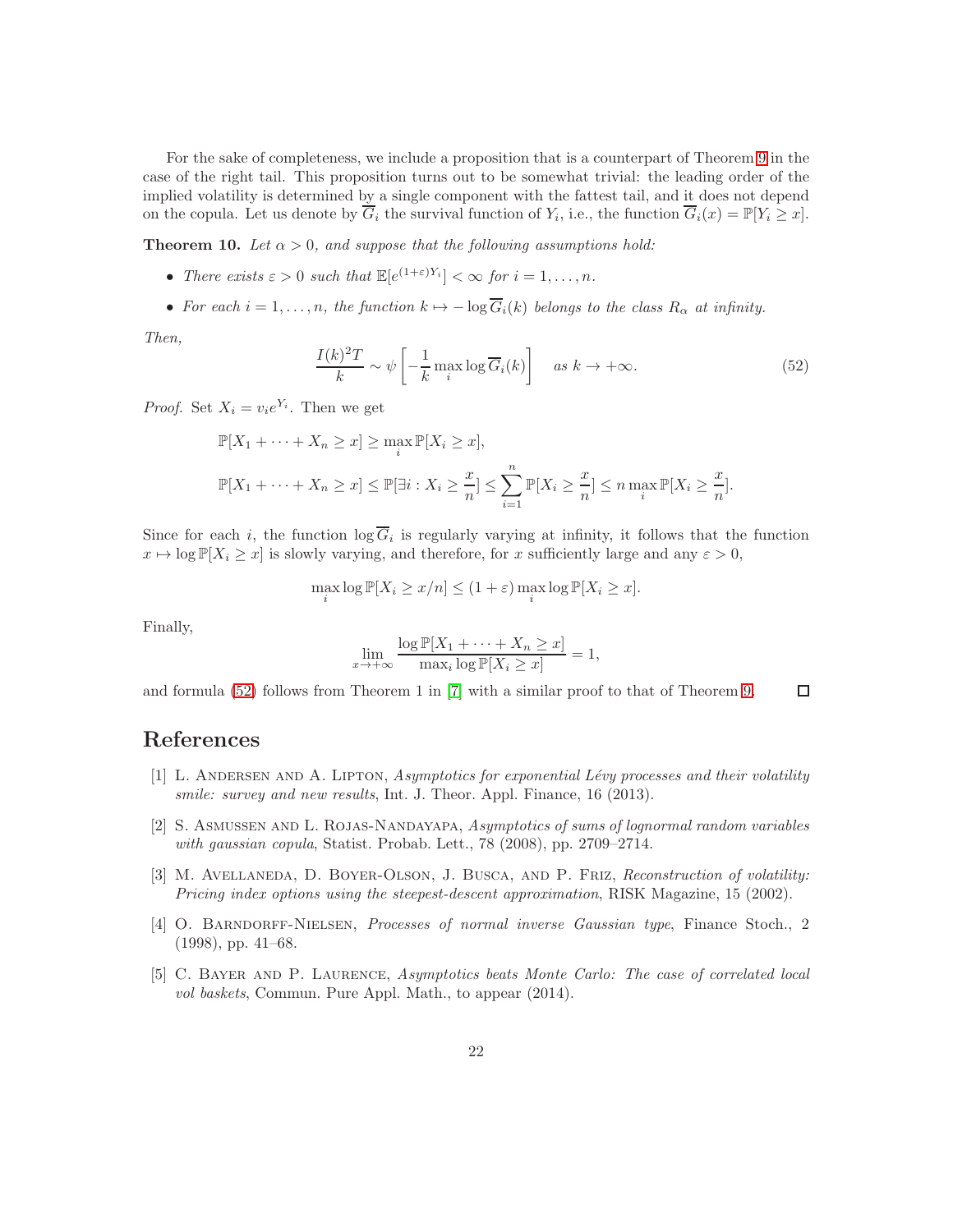- <span id="page-22-1"></span><span id="page-22-0"></span>[6] S. BENAIM AND P. FRIZ, Smile asymptotics II: Models with known MGF, J. Appl. Probab., 45 (2008), pp. 16–32.
- <span id="page-22-10"></span>[7] S. Benaim and P. Friz, Regular variation and smile asymptotics, Math. Finance, 19 (2009), pp. 1–12.
- <span id="page-22-6"></span>[8] E. BENHAMOU, E. GOBET, AND M. MIRI, Smart expansion and fast calibration for jump diffusions, Finance Stoch., 13 (2009), pp. 563–589.
- [9] H. BERESTYCKI, J. BUSCA, AND I. FLORENT, Asymptotics and calibration of local volatility models, Quant. Finance, 2 (2002), pp. 61–69.
- <span id="page-22-13"></span><span id="page-22-8"></span>[10] S. De Marco, C. Hillairet, and A. Jacquier, Shapes of implied volatility with positive mass at zero, available at [arXiv:1310.1020,](http://arxiv.org/abs/1310.1020) 2013.
- [11] J. FIGUEROA-LÓPEZ AND M. FORDE, The small-maturity smile for exponential Lévy models, SIAM J. Financial Math., 3 (2012), pp. 33–65.
- <span id="page-22-7"></span>[12] M. FORDE AND A. JACQUIER, Small-time asymptotics for implied volatility under the heston model, Int. J. Theor. Appl. Finance, 12 (2009), pp. 861–876.
- <span id="page-22-9"></span>[13] M. FORDE AND A. JACQUIER, The large-maturity smile for the Heston model, Finance Stoch., 15 (2011), pp. 755–780.
- <span id="page-22-5"></span>[14] K. GAO AND R. LEE, Asymptotics of implied volatility to arbitrary order, available at [http://ssrn.com/abstract=1768383.](http://ssrn.com/abstract=1768383)
- <span id="page-22-16"></span>[15] X. Gao, H. Xu, and D. Ye, Asymptotic behavior of tail density for sum of correlated lognormal variables, IJMMS, Volume 2009 (2009), Article ID 630857, 28 pages.
- <span id="page-22-11"></span>[16] E. Gobet and M. Miri, Time dependent heston model, SIAM J. Financial Math., 1 (2010), p. 289.
- <span id="page-22-2"></span>[17] A. Gulisashvili, Asymptotic formulas with error estimates for call pricing functions and the implied volatility at extreme strikes, SIAM J. Financial Math., 1 (2010), pp. 609–641.
- <span id="page-22-3"></span>[18] A. GULISASHVILI, Asymptotic equivalence in Lee's moment formulas for the implied volatility, asset price models without moment explosions, and Piterbarg's conjecture, Int. J. Theor. Appl. Finance, 15 (2012), 1250020.
- <span id="page-22-4"></span>[19] A. Gulisashvili, Analytically Tractable Stochastic Stock Price Models, Springer-Verlag Berlin Heidelberg, 2012.
- <span id="page-22-14"></span>[20] A. GULISASHVILI, Left-wing asymptotics of the implied volatility in the presence of atoms, available at [arXiv:1311.6027,](http://arxiv.org/abs/1311.6027) 2013.
- <span id="page-22-15"></span>[21] A. GULISASHVILI AND E. M. STEIN, Asymptotic behavior of the stock price distribution density and implied volatility in stochastic volatility models, Appl. Math. Optim., 61 (2010), pp. 287– 315.
- <span id="page-22-12"></span>[22] A. Gulisashvili and P. Tankov, Tail behavior of sums and differences of log-normal random variables, available at [arXiv:1309.3057,](http://arxiv.org/abs/1309.3057) 2013.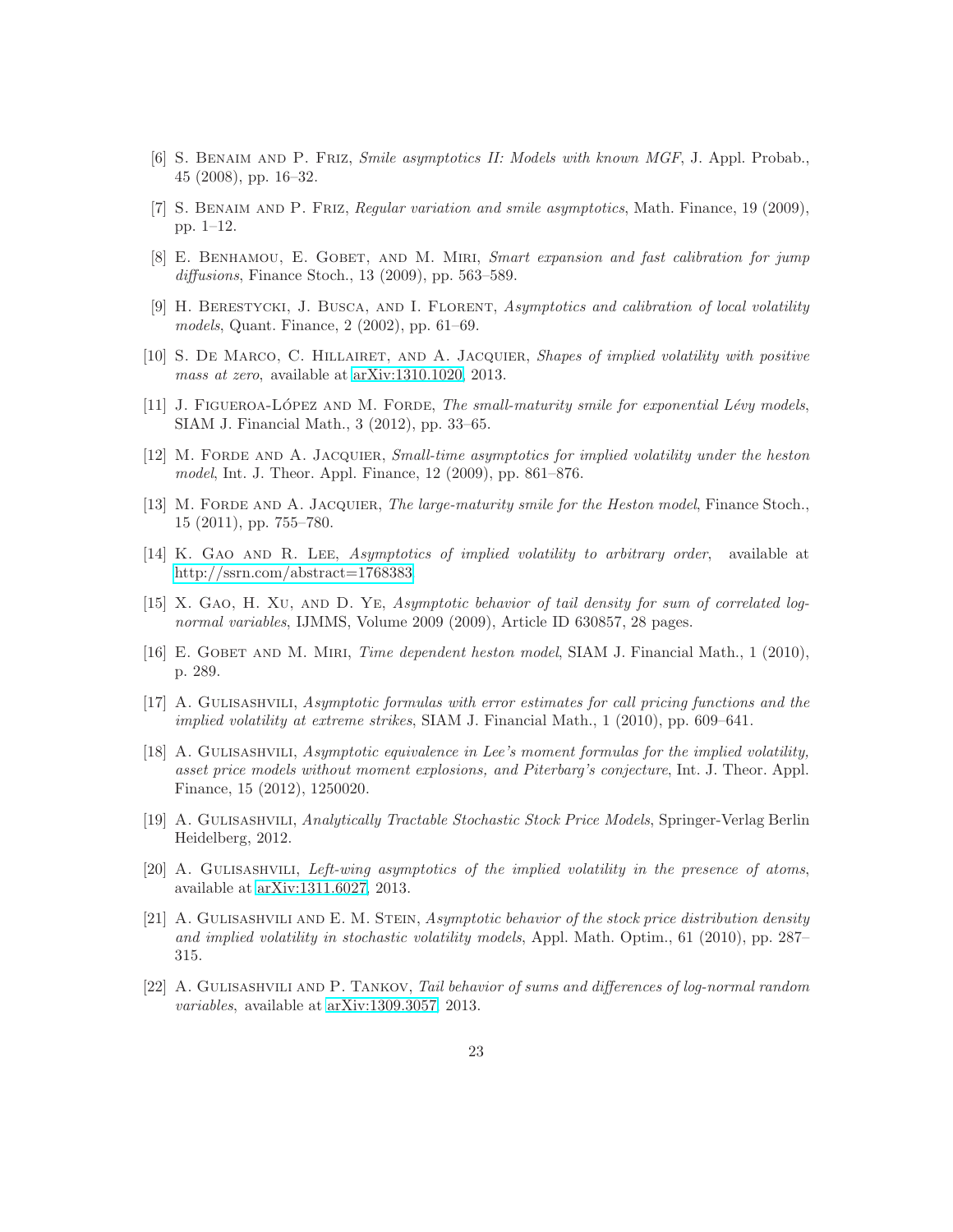- <span id="page-23-8"></span><span id="page-23-1"></span>[23] E. HASHORVA AND J. HÜSLER, On multivariate Gaussian tails, Ann. Inst. Statist. Math., 55 (2003), pp. 507–522.
- <span id="page-23-0"></span>[24] R. Lee, The moment formula for implied volatility at extreme strikes, Math. Finance, 14 (2004), pp. 469–480.
- <span id="page-23-3"></span>[25] A. Lewis, Option Valuation under Stochastic Volatility, Finance Press, Newport Beach, CA, 2000.
- [26] A. MEDVEDEV AND O. SCAILLET, Approximation and calibration of short-term implied volatilities under jump-diffusion stochastic volatility, Rev. Financial Stud., 20 (2007).
- <span id="page-23-4"></span> $[27]$  A. MIJATOVIC AND P. TANKOV, A new look at short-term implied volatility in asset price models with jumps, Math. Finance, to appear  $(2014)$ .
- <span id="page-23-9"></span><span id="page-23-5"></span>[28] R. Nelsen, An Introduction to Copulas, Springer, New York, 1999.
- <span id="page-23-7"></span>[29] P. TANKOV, Pricing and hedging in exponential Lévy models: review of recent results, in Paris-Princeton Lectures on Mathematical Finance, Springer, 2010.
- [30] P. Tankov, Large deviation asymptotics for the left tail of the sum of dependent positive random variables, available at [arXiv:1402.4683,](http://arxiv.org/abs/1402.4683) 2014.
- <span id="page-23-6"></span>[31] M. R. TEHRANCHI, Asymptotics of implied volatility far from maturity, J. Appl. Probab., 46 (2009), pp. 629–650.
- <span id="page-23-2"></span>[32] M. R. TEHRANCHI, Uniform bounds for Black-Scholes implied volatility, pre-print, 2014.

# A Proof of Lemma [1](#page-12-2)

The function  $F$  satisfies

$$
F(t, w) = \max_{\lambda > 0} \{ \theta t + \lambda w^{\perp} (1 + \mu t) - \frac{\lambda^2 w^{\perp} \mathfrak{B} wt}{2} \},
$$

where 1 stands for the *n*-dimensional vector with all elements equal to 1. Therefore,

$$
\max_{w \in \Delta_n} F(t, w) = \max_{u \in \mathbb{R}^n_+} \widetilde{F}(t, u),
$$

with

$$
\widetilde{F}(t,u)=\{ \theta t+u^\perp(\mathbf{1}+\mu t)-\frac{u^\perp\mathfrak{B}ut}{2}\}.
$$

Since for every  $t > 0$ ,  $\widetilde{F}(t, u)$  is strictly concave in u, there exists a unique  $\bar{u}(t) \in \mathbb{R}^n_+$  with  $\bar{u}(t) \neq 0$ such that  $F(t, \bar{u}) = \max_{u \in \mathbb{R}_+^n} F(t, u)$ . This in turn implies that there exists a unique  $\bar{w}(t)$  such that  $F(t, \bar{w}) = \max_{w \in \Delta_n} F(t, w)$ . It is also easy to see that  $\bar{u}(t)$  depends continuously on t.

Let  $\bar{f}(t) = \tilde{F}(t, \bar{u}(t))$ . We would like to show that  $\bar{f}$  is differentiable in t and compute its derivative.  $\bar{u}(t)$  may be characterized as follows: for  $i = 1, \ldots, n$ 

<span id="page-23-11"></span><span id="page-23-10"></span>
$$
[\mathbf{1} + \mu t - t \mathfrak{B}\bar{u}(t)]_i = 0 \quad \text{if} \quad \bar{u}(t)_i > 0 \tag{53}
$$

$$
[\mathbf{1} + \mu t - t \mathfrak{B}\bar{u}(t)]_i \le 0 \quad \text{if} \quad \bar{u}(t)_i = 0. \tag{54}
$$